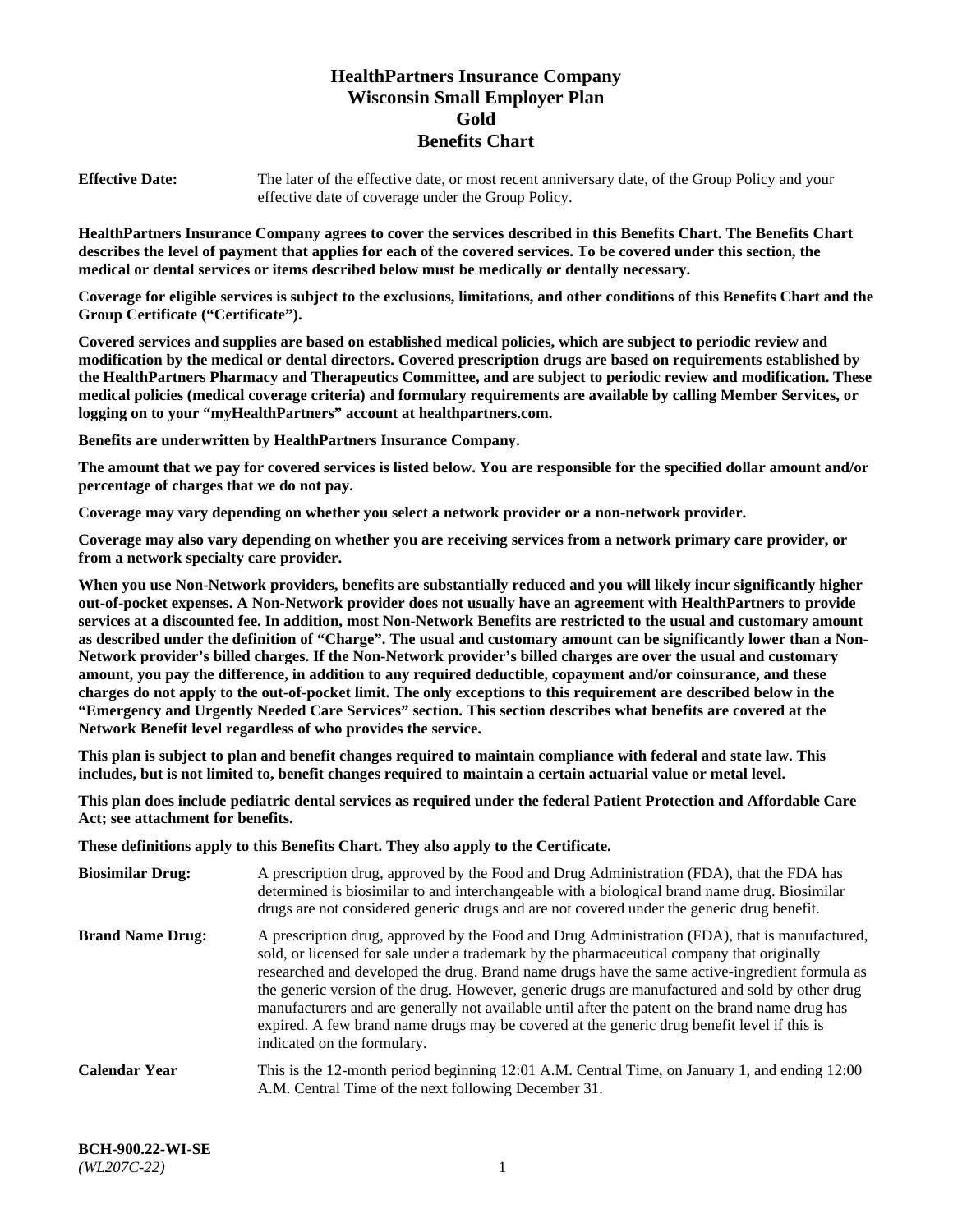| <b>Charge:</b>         | For covered services delivered by a network provider, this is the provider's discounted fee for a<br>given medical/surgical service, procedure or item.                                                                                                                                                                                                                                                                                                                                                                                                                                                                                                                                                                 |
|------------------------|-------------------------------------------------------------------------------------------------------------------------------------------------------------------------------------------------------------------------------------------------------------------------------------------------------------------------------------------------------------------------------------------------------------------------------------------------------------------------------------------------------------------------------------------------------------------------------------------------------------------------------------------------------------------------------------------------------------------------|
|                        | For covered services delivered by non-network providers, a contracted rate may apply if such<br>arrangement is available to HealthPartners.                                                                                                                                                                                                                                                                                                                                                                                                                                                                                                                                                                             |
|                        | For the usual and customary charge for covered services delivered by non-network providers, our<br>payment is calculated using one of the following options, depending on availability: 1) a<br>percentage of the Medicare fee schedule; 2) a comparable schedule if the service is not on the<br>Medicare fee schedule; or 3) a commercially reasonable rate for such service if a fee schedule is<br>not available.                                                                                                                                                                                                                                                                                                   |
|                        | The usual and customary charge is the maximum amount allowed that we consider in the<br>calculation of the payment of charges incurred for certain covered services. You must pay for any<br>charges above the usual and customary charge, and they do not apply to the out-of-pocket limit.                                                                                                                                                                                                                                                                                                                                                                                                                            |
|                        | A charge is incurred for covered ambulatory medical and surgical services, on the date the service<br>or item is provided. A charge is incurred for covered inpatient services, on the date of admission to<br>a hospital. To be covered, a charge must be incurred on or after your effective date and on or<br>before the termination date.                                                                                                                                                                                                                                                                                                                                                                           |
| Copayment/Coinsurance: | The specified dollar amount, or percentage, of charges incurred for covered services, which we do<br>not pay, but which you must pay, each time you receive certain medical services, procedures or<br>items. Our payment for those covered services or items begins after the copayment or coinsurance<br>is satisfied. Covered services or items requiring a copayment or coinsurance are specified in this<br>Benefits Chart.                                                                                                                                                                                                                                                                                        |
|                        | For services provided by a network provider:<br>An amount which is listed as a flat dollar copayment is applied to a network provider's discounted<br>charge for a given service. However, if the network provider's discounted charge for a service or<br>item is less than the flat dollar copayment, you will pay the network provider's discounted charge.<br>An amount which is listed as a percentage of charges or coinsurance is based on the network<br>provider's discounted charges, calculated at the time the claim is processed, which may include an<br>agreed upon fee schedule rate for case rate or withhold arrangements.                                                                            |
|                        | For services provided by a non-network provider:<br>Any copayment or coinsurance is applied to the lesser of the provider's charges or the usual and<br>customary charge for a service.                                                                                                                                                                                                                                                                                                                                                                                                                                                                                                                                 |
|                        | A copayment or coinsurance is due at the time a service is provided, or when billed by the<br>provider. The copayment or coinsurance applicable for a scheduled visit with a HealthPartners<br>network provider will be collected for each visit, late cancellation and failed appointment.                                                                                                                                                                                                                                                                                                                                                                                                                             |
| Deductible:            | The specified dollar amount of charges incurred for covered services, which we do not pay, but an<br>enrollee or a family has to pay first in a calendar year. Our payment for those services or items<br>begins after the deductible is satisfied. For network providers, the amount of the charges that apply<br>to the deductible are based on the network provider's discounted charges, calculated at the time<br>the claim is processed, which may include an agreed upon fee schedule rate for case rate or<br>withhold arrangements. For non-network providers, the amount of charges that apply to the<br>deductible are the lesser of the provider's charges or the usual and customary charge for a service. |
|                        | Any amounts paid or reimbursed by a third party, including but not limited to: point of service<br>rebates, manufacturer coupons, manufacturer debits cards or other forms of direct reimbursement<br>to an Insured for a product or service, will not apply toward your deductible, to the extent<br>permitted under state and federal law.                                                                                                                                                                                                                                                                                                                                                                            |
|                        | Your plan has an embedded deductible. This means once an Insured meets the individual<br>deductible, the plan begins paying benefits for that person. If two or more members of the family<br>meet the family deductible, the plan begins paying benefits for all members of the family,<br>regardless of whether each Insured has met the individual deductible. However, an Insured may<br>not contribute more than the individual deductible toward the family deductible.                                                                                                                                                                                                                                           |
|                        | All services are subject to the deductible unless otherwise indicated below in this Benefits Chart.                                                                                                                                                                                                                                                                                                                                                                                                                                                                                                                                                                                                                     |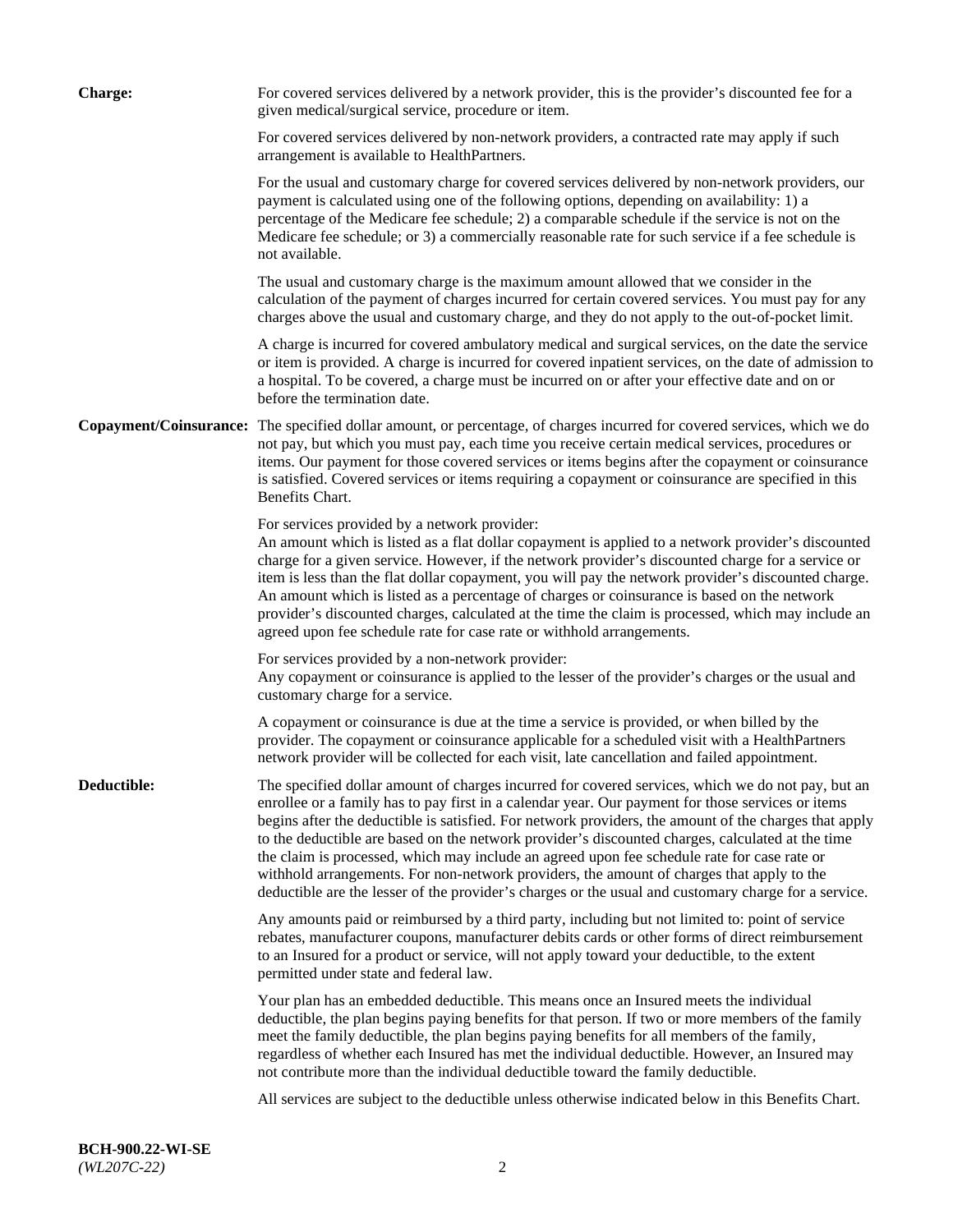| Formulary:                                 | This is a current list, which may be revised from time to time, of prescription drugs, medications,<br>equipment and supplies covered by us as indicated in this Benefits Chart which are covered at the<br>highest benefit level. Some drugs on the formulary may require prior authorization to be covered<br>as formulary drugs. The formulary, and information on drugs that require prior authorization, are<br>available by calling Member Services, or logging on to your "myHealthPartners" account at<br>healthpartners.com. |
|--------------------------------------------|---------------------------------------------------------------------------------------------------------------------------------------------------------------------------------------------------------------------------------------------------------------------------------------------------------------------------------------------------------------------------------------------------------------------------------------------------------------------------------------------------------------------------------------|
| <b>Generic Drug:</b>                       | A prescription drug, approved by the Food and Drug Administration (FDA), that the FDA has<br>determined is comparable to a brand name drug product in dosage form, strength, route of<br>administration, quality, intended use and documented bioequivalence. Generally, generic drugs<br>cost less than brand name drugs. Some brand name drugs may be covered at the generic drug<br>benefit level if this is indicated on the formulary.                                                                                           |
| <b>Lifetime Maximum</b><br><b>Benefit:</b> | The specified coverage limit actually paid by us for services and/or charges incurred by you for any<br>given procedure or diagnosis. Payment of benefits under this Benefits Chart ceases when that lifetime<br>maximum benefit is reached. You have to pay for any subsequent charges.                                                                                                                                                                                                                                              |
| <b>Non-Formulary Drug:</b>                 | This is a prescription drug, approved by the Food and Drug Administration (FDA), that is not on<br>the formulary, is medically necessary and is not investigative or experimental or otherwise<br>excluded under the Certificate.                                                                                                                                                                                                                                                                                                     |
| <b>Out-of-Pocket Expenses:</b>             | You pay the specified copayments/coinsurance and deductibles applicable for particular services,<br>subject to the out-of-pocket limit described below. These amounts are in addition to the monthly<br>premium payments.                                                                                                                                                                                                                                                                                                             |
| <b>Out-of-Pocket Limit:</b>                | You pay the copayments/coinsurance and deductibles for covered services, to the individual or<br>family out-of-pocket limit. Thereafter we cover 100% of the charges incurred for all other covered<br>services, for the rest of the calendar year. You pay amounts greater than the out-of-pocket limit if<br>you exceed any lifetime maximum benefit or any visit or day limits.                                                                                                                                                    |
|                                            | Non-Network Benefits above the usual and customary charge (see definition of charge above) do<br>not apply to the out-of-pocket limit.                                                                                                                                                                                                                                                                                                                                                                                                |
|                                            | Non-Network Benefits for transplant surgery do not apply to the out-of-pocket limit.                                                                                                                                                                                                                                                                                                                                                                                                                                                  |
|                                            | Any amounts paid or reimbursed by a third party, including but not limited to: point of service<br>rebates, manufacturer coupons, manufacturer debit cards or other forms of direct reimbursement to<br>an Insured for a product or service, will not apply as an out-of-pocket expense, to the extent<br>permitted under state and federal law.                                                                                                                                                                                      |
|                                            | You are responsible to keep track of the out-of-pocket expenses. Contact Member Services for<br>assistance in determining the amount paid by the enrollee for specific eligible services received.<br>Claims for reimbursement under the out-of-pocket limit provisions are subject to the same time<br>limits and provisions described under the "Claims Provisions" section of the Certificate.                                                                                                                                     |
| <b>Primary Care Providers:</b>             | These are providers in the following categories: Family Practice, General Practice, Internal<br>Medicine, Pediatrics, Adolescent Medicine, Adult Medicine and Geriatrics.                                                                                                                                                                                                                                                                                                                                                             |
|                                            | Specialty Care Providers: These are providers who are not in the following categories: Family Practice, General Practice,<br>Internal Medicine, Pediatrics, Adolescent Medicine, Adult Medicine and Geriatrics.                                                                                                                                                                                                                                                                                                                       |
| <b>Specialty Drug List:</b>                | This is a current list, which may be revised from time to time, of prescription drugs, medications,<br>equipment and supplies, which are typically bio-pharmaceuticals. The purpose of a specialty drug<br>list is to facilitate enhanced monitoring of complex therapies used to treat specific conditions.<br>Specialty drugs are covered by us as indicated in this Benefits Chart. The specialty drug list is<br>available by calling Member Services, or logging on to your "myHealthPartners" account at<br>healthpartners.com. |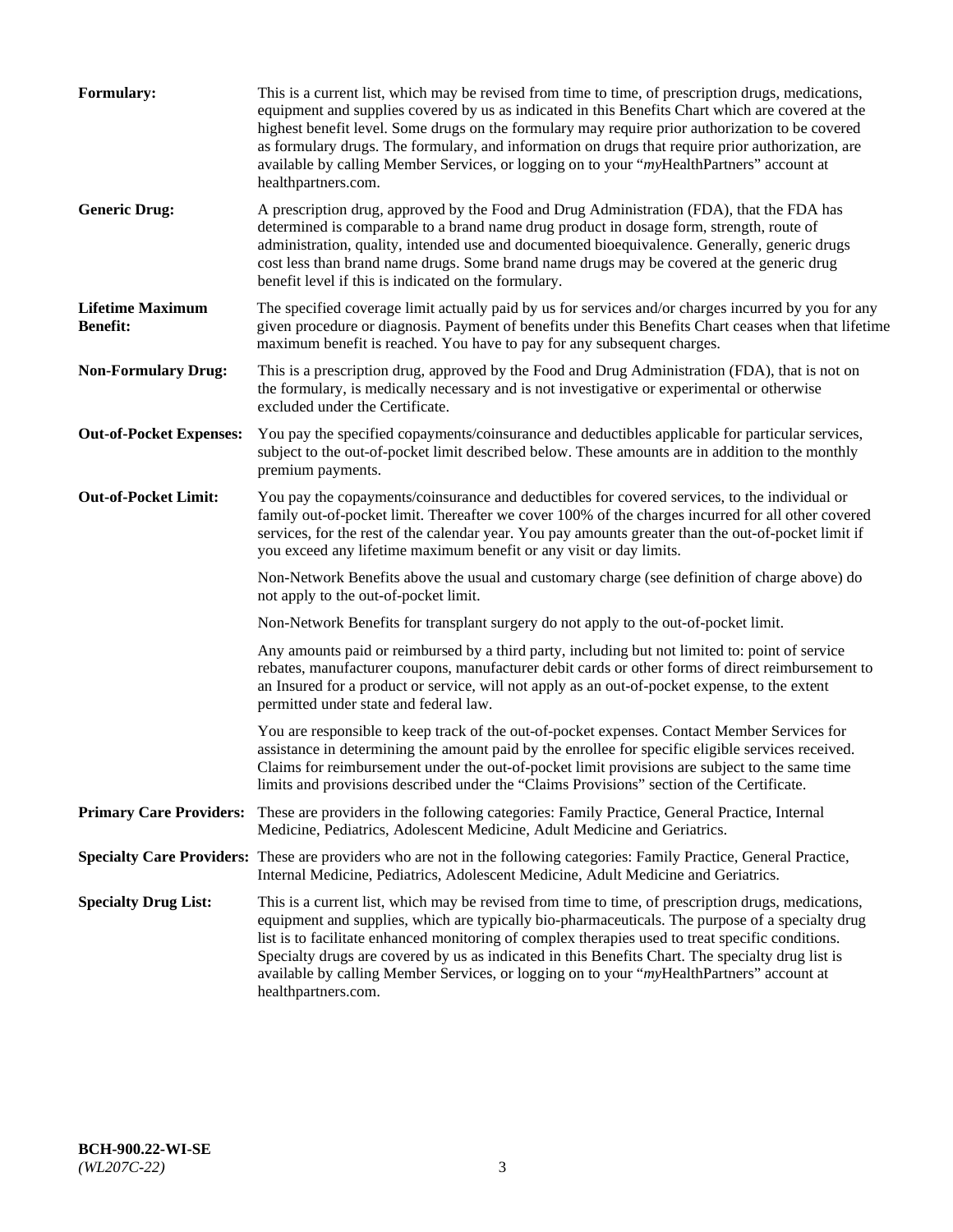### **DEDUCTIBLES AND OUT-OF-POCKET LIMITS**

#### **Individual calendar year deductible**

| <b>Network Benefits</b> | <b>Non-Network Benefits</b> |
|-------------------------|-----------------------------|
| \$4,000                 | \$10,000                    |

#### **Family calendar year deductible**

| <b>Network Benefits</b> | <b>Non-Network Benefits</b> |
|-------------------------|-----------------------------|
| \$12,000                | \$20,000                    |

Separate deductibles must be satisfied under the Network Benefits and Non-Network Benefits.

Your plan has an embedded deductible. This means once an Insured meets the individual deductible, the plan begins paying benefits for that person. If two or more members of the family meet the family deductible, the plan begins paying benefits for all members of the family, regardless of whether each Insured has met the individual deductible. However, an Insured may not contribute more than the individual deductible toward the family deductible.

Any amounts paid or reimbursed by a third party, including but not limited to: point of service rebates, manufacturer coupons, manufacturer debits cards or other forms of direct reimbursement to an Insured for a product or service, will not apply toward your deductible, to the extent permitted under state and federal law.

#### **Individual calendar year out-of-pocket limit**

| Network Benefits | <b>Non-Network Benefits</b> |
|------------------|-----------------------------|
| \$6,500          | \$30,000                    |

#### **Family calendar year out-of-pocket limit**

| <b>Network Benefits</b> | <b>Non-Network Benefits</b> |
|-------------------------|-----------------------------|
| $\frac{$13,000}{}$      | \$60,000                    |

Separate Out-of-Pocket Limits must be satisfied under Network Benefits and Non-Network Benefits.

Non-Network Benefits above the usual and customary charge will not apply to the individual or family Out-of-Pocket Limit.

Non-Network Benefits for transplant surgery do not apply to the Out-of-Pocket Limit.

Any amounts paid or reimbursed by a third party, including but not limited to: point of service rebates, manufacturer coupons, manufacturer debit cards or other forms of direct reimbursement to an Insured for a product or service, will not apply as an out-of-pocket expense, to the extent permitted under state and federal law.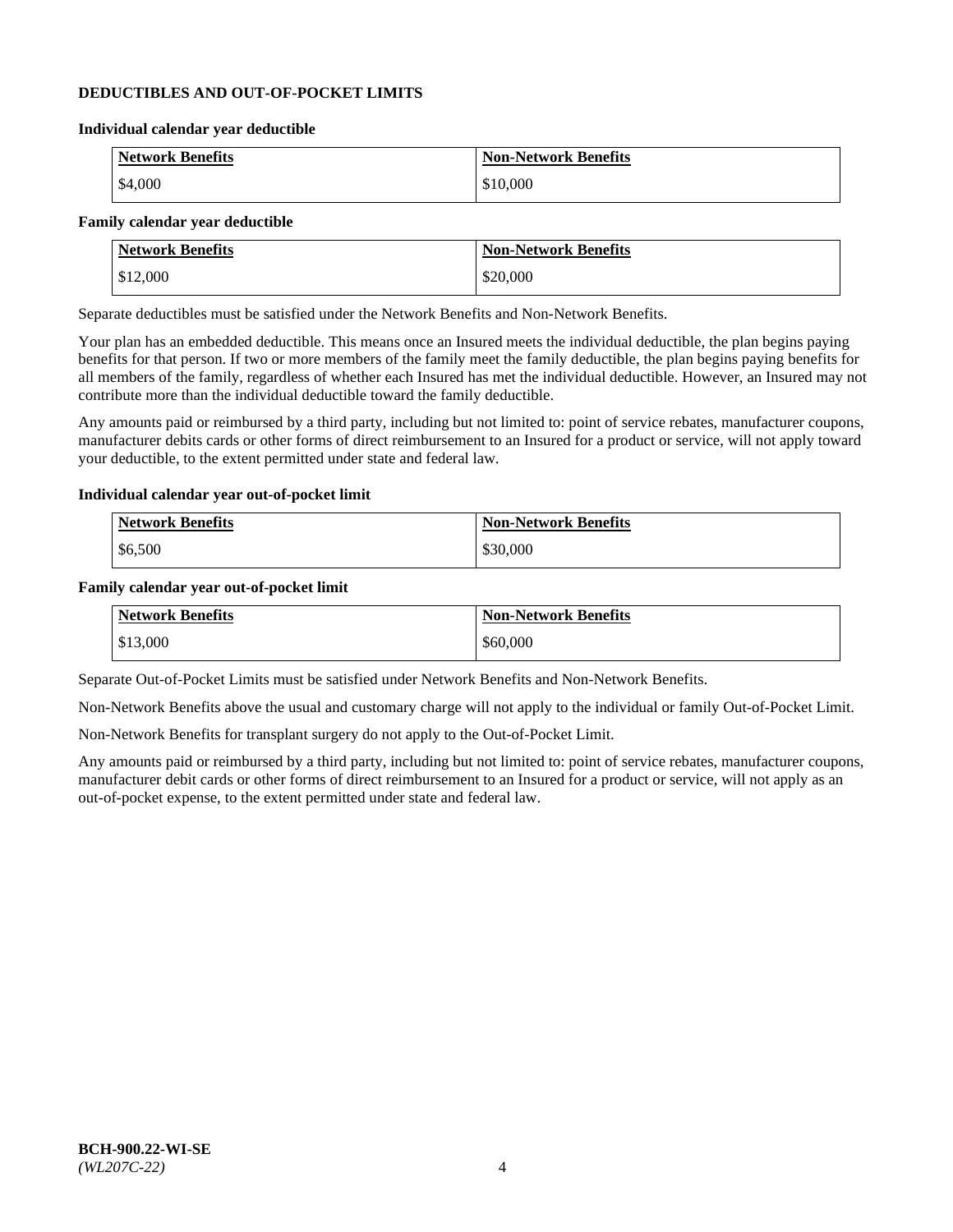# **AMBULANCE AND MEDICAL TRANSPORTATION**

### **Covered Services:**

We cover ambulance and medical transportation for medical emergencies.

We also cover medically necessary, non-emergency transportation if it meets our medical coverage criteria. Covered services and supplies are based on established medical policies, which are subject to periodic review and modification by the medical directors. These medical policies (medical coverage criteria) and applicable prior authorization requirements are available by calling Member Services, or logging on to your "*my*HealthPartners" account a[t healthpartners.com.](https://www.healthpartners.com/hp/index.html)

| <b>Network Benefits</b>      | <b>Non-Network Benefits</b> |
|------------------------------|-----------------------------|
| 70% of the charges incurred. | See Network Benefits.       |

#### **Not Covered:**

See "Services Not Covered" in the Certificate.

# **AUTISM SERVICES**

### **Covered Services:**

We cover prior authorized evidence-based intensive-level and nonintensive-level treatment of autism spectrum disorders (autism disorder, Asperger's syndrome or pervasive development disorder not otherwise specified).

Covered services are based on established medical policies, which are subject to periodic review and modification by the medical directors. These medical policies (medical coverage criteria) are available by calling Member Services, or logging on to your "*my*HealthPartners" account at [healthpartners.com.](https://www.healthpartners.com/hp/index.html)

Your network provider will coordinate the prior authorization process for any autism treatment services. You may call Member Services at 952-883-5000 or toll-free at 855-813-3888 if you have any questions or concerns regarding the authorization process.

Please call Member Services at 952-883-5000 or toll-free at 855-813-3888 to request authorization for autism treatment services from a non-network provider.

**Intensive-level services** for children diagnosed with autism spectrum disorders. Intensive-level services must begin on or after 2 years of age and end before 9 years of age. Intensive-level services, on average, are services provided for more than 20 hours of treatment per week. (The average number of hours a week is calculated over a six-month period.)

| <b>Network Benefits</b>                                                                                                                              | <b>Non-Network Benefits</b>                                              |
|------------------------------------------------------------------------------------------------------------------------------------------------------|--------------------------------------------------------------------------|
| 100% of the charges incurred, subject to a<br>copayment of \$30 per visit.<br>Deductible does not apply.<br>Limited to 240 visits per calendar year. | 50% of the charges incurred.<br>Limited to 240 visits per calendar year. |

The maximum number of visits is combined for Network Benefits and Non-Network Benefits. Visit limits are based on the minimum coverage amounts available at the time of publication. Additional visits may be available if required due to revised minimum coverage amounts being issued by the Office of the Commissioner of Insurance. See our medical coverage criteria for current visit limits.

#### **Intensive-level services lifetime maximum benefit**

| Network Benefits                                      | <b>Non-Network Benefits</b>                           |
|-------------------------------------------------------|-------------------------------------------------------|
| 4 years of cumulative services under this plan or any | 4 years of cumulative services under this plan or any |
| other plan.                                           | other plan.                                           |

The Lifetime Maximum Benefit is combined for Network Benefits and Non-Network Benefits.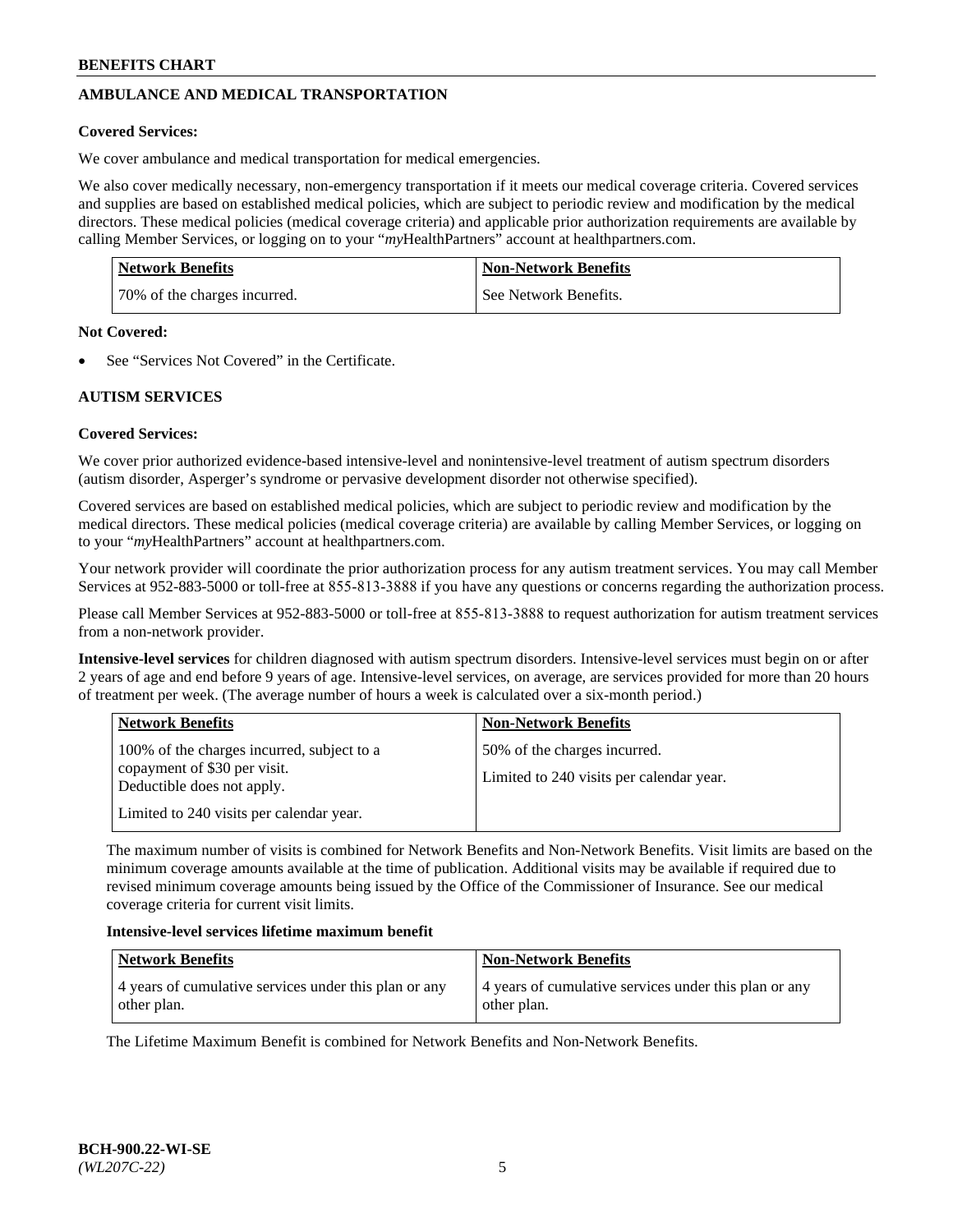**Nonintensive-level services** for Insureds diagnosed with autism spectrum disorders

| <b>Network Benefits</b>                                                                                  | <b>Non-Network Benefits</b>                                              |
|----------------------------------------------------------------------------------------------------------|--------------------------------------------------------------------------|
| 100% of the charges incurred, subject to a<br>copayment of \$30 per visit.<br>Deductible does not apply. | 50% of the charges incurred.<br>Limited to 120 visits per calendar year. |
| Limited to 120 visits per calendar year.                                                                 |                                                                          |

The maximum number of visits is combined for Network Benefits and Non-Network Benefits. Visit limits are based on the minimum coverage amounts available at the time of publication. Additional visits may be available if required due to revised minimum coverage amounts being issued by the Office of the Commissioner of Insurance. See our medical coverage criteria for current visit limits.

### **Not Covered:**

See "Services Not Covered" in the Certificate.

### **BEHAVIORAL HEALTH SERVICES**

### **Covered Services:**

Covered services are based on established medical policies, which are subject to periodic review and modification by the medical directors. These medical policies (medical coverage criteria) are available by calling Member Services, or logging on to your "*my*HealthPartners" account at [healthpartners.com.](https://www.healthpartners.com/hp/index.html)

**Transitional treatment services:** These are services for the treatment of nervous or mental disorders and substance use disorders which are provided to an Insured in a less restrictive manner than are inpatient hospital services but in a more intensive manner than are outpatient services. Transitional treatment services are services offered by a provider, and certified by the Wisconsin Department of Health Services for each of the following (except the last bulleted item):

- Mental health services for covered adults in a day treatment program.
- Mental health services for covered children in a day hospital treatment program.
- Services for persons with chronic mental illness provided through a community support program.
- Residential treatment programs for covered persons with substance use disorder.
- Substance use disorder services in a day treatment program.
- Services for persons who are experiencing a mental health crisis or who are in a situation likely to turn into a mental health crisis if support is not provided.
- Intensive outpatient programs for the treatment of psychoactive substance use disorders provided in accordance with the patient placement criteria of the American Society of Addiction Medicine.

### **Mental health services**

We cover services for mental health diagnoses as described in the Diagnostic and Statistical Manual of Mental Disorders – Fifth Edition (DSM 5) (most recent edition).

We provide coverage for mental health treatment ordered by a Wisconsin court under a valid court order that is issued on the basis of a behavioral care evaluation performed by a licensed psychiatrist or doctoral level licensed psychologist, which includes a diagnosis and an individual treatment plan for care in the most appropriate, least restrictive environment. We must be given a copy of the court order and the behavioral care evaluation, and the service must be a covered benefit under this plan, and the service must be provided by a network provider, or other provider as required by law.

**Outpatient services:** We cover medically necessary outpatient professional mental health services for evaluation, crisis intervention, and treatment of mental health disorders.

A comprehensive diagnostic assessment will be used as the basis for a determination by a mental health professional, concerning the appropriate treatment and the extent of services required.

Outpatient services we cover for a diagnosed mental health condition include the following:

- Individual, group, family and multi-family therapy.
- Medication management provided by a physician, certified nurse practitioner, or physician's assistant.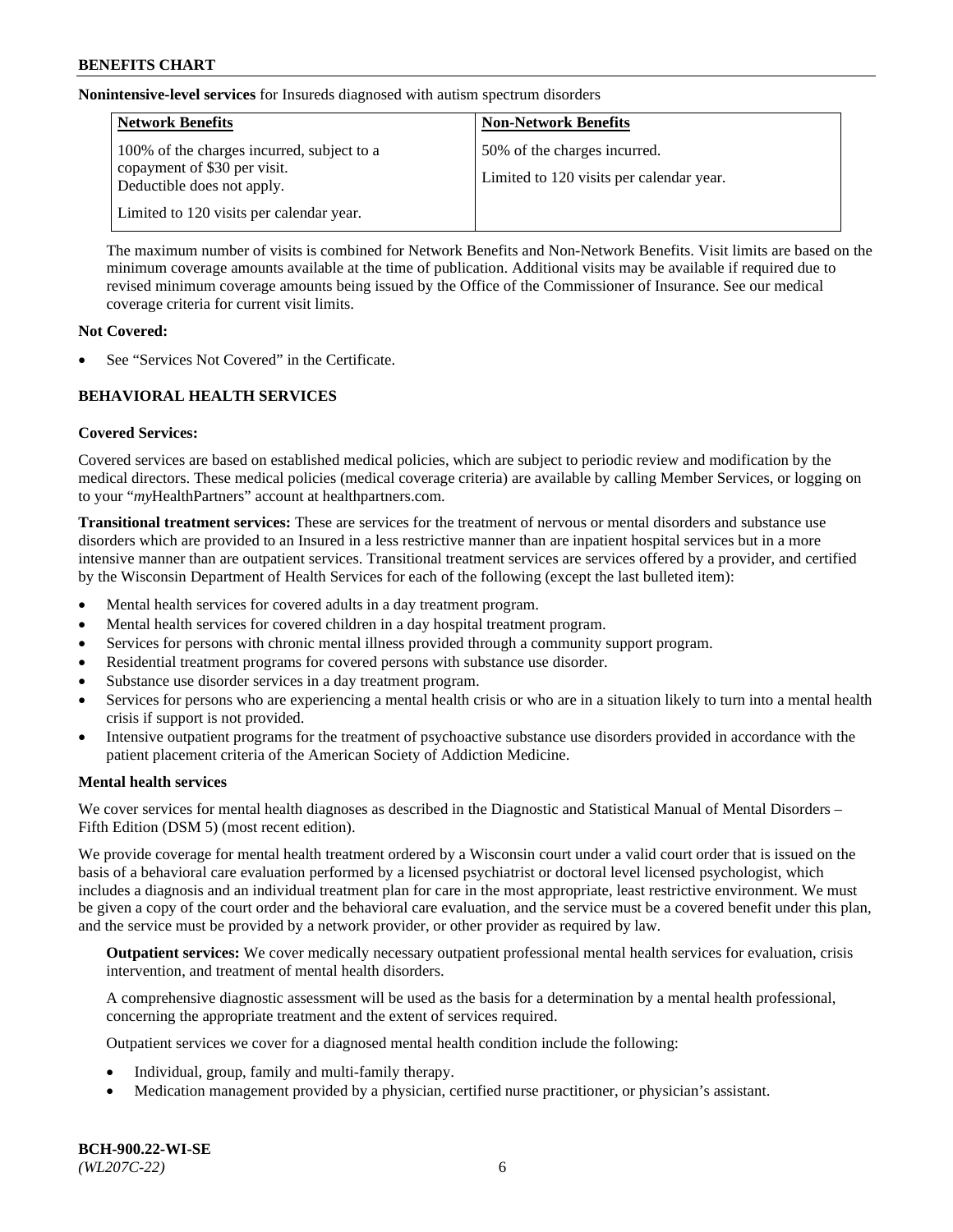- Psychological testing services for the purposes of determining the differential diagnoses and treatment planning for patients currently receiving behavioral health services.
- Partial hospitalization services in a licensed hospital or community mental health center.
- Psychotherapy and nursing services provided in the home if authorized by us.
- Treatment for gender dysphoria.

| <b>Network Benefits</b>                                                                                                                                                                                                                           | <b>Non-Network Benefits</b>  |
|---------------------------------------------------------------------------------------------------------------------------------------------------------------------------------------------------------------------------------------------------|------------------------------|
| 100% of the charges incurred, subject to a<br>copayment of \$30 per visit.<br>Deductible does not apply.<br>For family therapy, only one copayment will be<br>charged, regardless of the number of Insureds primarily<br>involved in the therapy. | 50% of the charges incurred. |

#### **Group therapy**

| Network Benefits                                                                                         | <b>Non-Network Benefits</b>  |
|----------------------------------------------------------------------------------------------------------|------------------------------|
| 100% of the charges incurred, subject to a<br>copayment of \$15 per visit.<br>Deductible does not apply. | 50% of the charges incurred. |

**Inpatient services, including mental health residential treatment services:** We cover the following:

- Medically necessary inpatient services in a hospital and professional services for treatment of mental health disorders. Medical stabilization is covered under inpatient hospital services in the "Hospital and Skilled Nursing Facility Services" section.
- Medically necessary mental health residential treatment services. This care must be authorized by us and provided by a hospital or residential behavioral health treatment facility licensed by the local state or Department of Health and Human Services. Services not covered under this benefit include halfway houses, group homes, extended care facilities, shelter services, correctional services, detention services, transitional services, group residential services, foster care services and wilderness programs.

| Network Benefits             | <b>Non-Network Benefits</b>  |
|------------------------------|------------------------------|
| 70% of the charges incurred. | 50% of the charges incurred. |

**Transitional treatment services:** We cover transitional treatment services described above for treatment of mental and nervous disorders.

| <b>Network Benefits</b>                                                                                  | <b>Non-Network Benefits</b>  |
|----------------------------------------------------------------------------------------------------------|------------------------------|
| 100% of the charges incurred, subject to a<br>copayment of \$30 per visit.<br>Deductible does not apply. | 50% of the charges incurred. |

#### **Substance use disorder treatment services**

We cover medically necessary services for assessments by a licensed alcohol and drug counselor and treatment of substance use disorders as defined in the latest edition of the DSM 5.

**Outpatient services:** We cover medically necessary outpatient professional services for diagnosis and treatment of substance use disorders. Substance use disorder treatment services must be provided by a program licensed by the local Department of Health Services.Outpatient services we cover for a diagnosed substance use disorder include the following: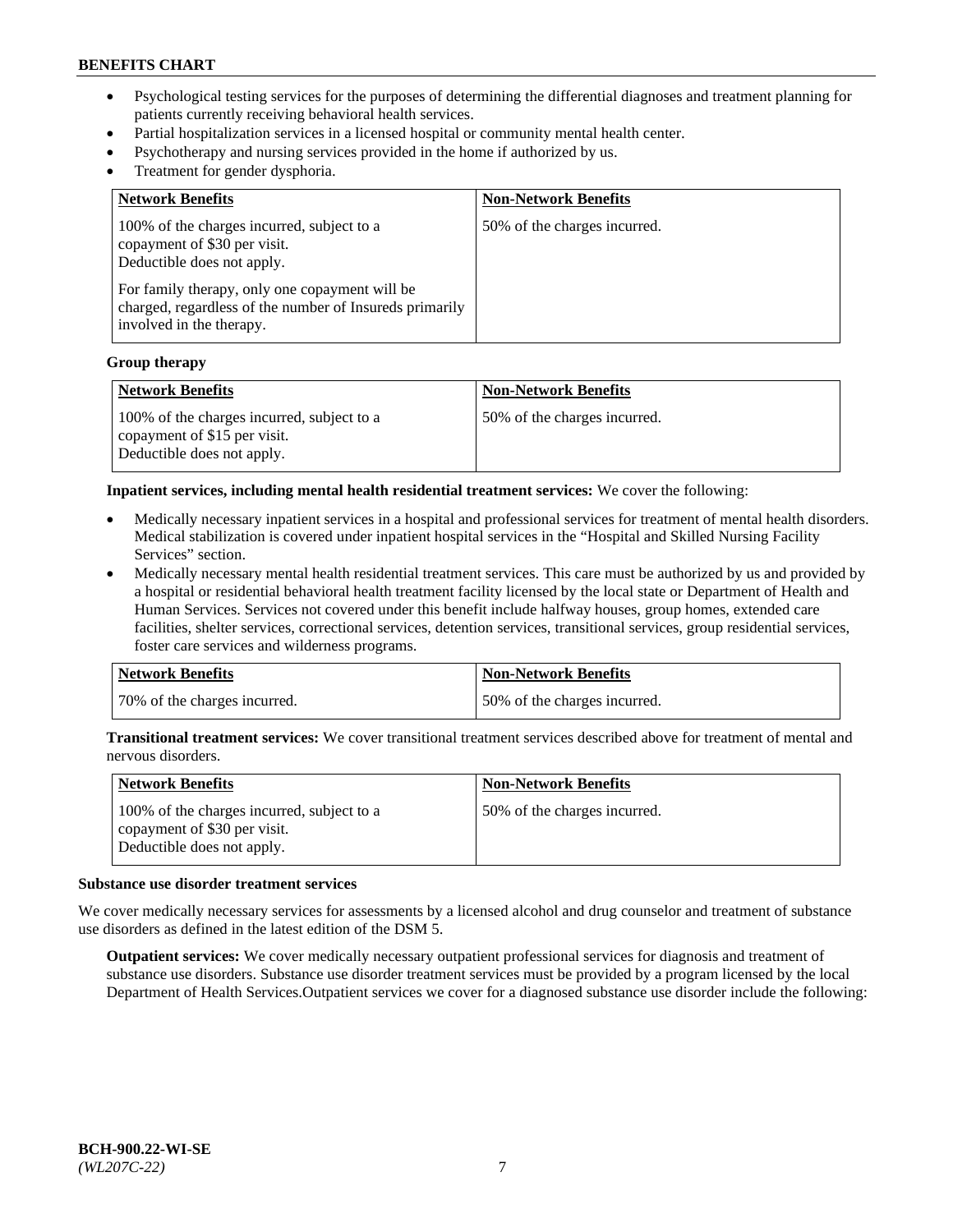- Individual, group, family, and multi-family therapy provided in an office setting.
- Opiate replacement therapy including methadone and buprenorphine treatment.

| <b>Network Benefits</b>                                                                                  | <b>Non-Network Benefits</b>  |
|----------------------------------------------------------------------------------------------------------|------------------------------|
| 100% of the charges incurred, subject to a<br>copayment of \$30 per visit.<br>Deductible does not apply. | 50% of the charges incurred. |

**Inpatient services:** We cover the following:

- Medically necessary inpatient services in a hospital or a licensed residential primary treatment center.
- Services provided in a hospital that is licensed by the local state and accredited by Medicare.
- Detoxification services in a hospital or community detoxification facility if it is licensed by the local Department of Health Services.

| Network Benefits             | Non-Network Benefits         |
|------------------------------|------------------------------|
| 70% of the charges incurred. | 50% of the charges incurred. |

**Transitional treatment services:** We cover transitional treatment services described above for treatment of substance use disorders.

| <b>Network Benefits</b>                                                                                  | <b>Non-Network Benefits</b>  |
|----------------------------------------------------------------------------------------------------------|------------------------------|
| 100% of the charges incurred, subject to a<br>copayment of \$30 per visit.<br>Deductible does not apply. | 50% of the charges incurred. |

**Out-of-area services for Wisconsin students:** If a dependent child is a student in a school located in Wisconsin, but outside of our service area, we cover mental health and substance use disorder services as required under Wisconsin Statute 609.655.

- The student may have a clinical assessment from a local, non-network mental health or substance use disorder treatment provider at the network benefit level when prior authorized by us.
- If outpatient services are recommended in the clinical assessment, five outpatient visits from a non-network provider will be covered at the network benefit level.
- Our Medical Director will determine the need for continuing treatment by the non-network provider; additional visits may be approved.
- Coverage for the outpatient services will not be provided if the recommended treatment would keep the student from attending school on a regular basis or if the student is no longer attending the school full-time.

This benefit is subject to the limitations shown in this "Behavioral Health Services" section.

| <b>Network Benefits</b>                                                                                  | <b>Non-Network Benefits</b> |
|----------------------------------------------------------------------------------------------------------|-----------------------------|
| 100% of the charges incurred, subject to a<br>copayment of \$30 per visit.<br>Deductible does not apply. | Not applicable.             |

A dependent child enrolled in a school outside of the state of Wisconsin is not eligible for this benefit.

### **Not Covered:**

See "Services Not Covered" in the Certificate.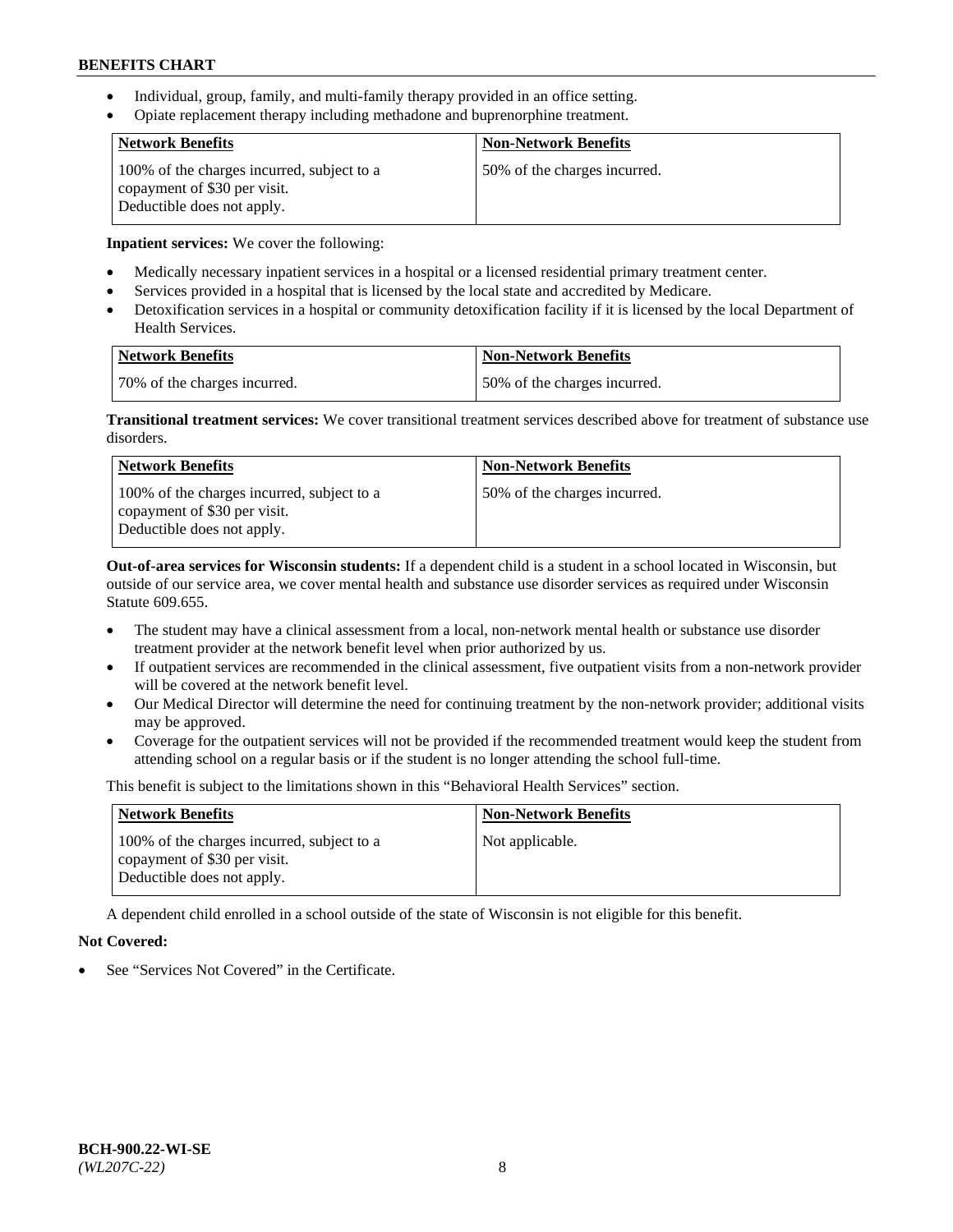# **CHIROPRACTIC SERVICES**

## **Covered Services:**

We cover chiropractic services for rehabilitative care. Chiropractic services are adjustments to any abnormal articulations of the human body, especially those of the spinal column, for the purpose of giving freedom of action to impinged nerves that may cause pain or deranged function.

Massage therapy which is performed in conjunction with other treatment/modalities by a chiropractor, is part of a prescribed treatment plan and is not billed separately is covered.

| <b>Network Benefits</b>                                                                                  | <b>Non-Network Benefits</b>  |
|----------------------------------------------------------------------------------------------------------|------------------------------|
| 100% of the charges incurred, subject to a<br>copayment of \$50 per visit.<br>Deductible does not apply. | 50% of the charges incurred. |

# **Not Covered:**

- Massage therapy for the purpose of comfort or convenience of the Insured.
- See "Services Not Covered" in the Certificate.

# **CLINICAL TRIALS**

# **Covered Services:**

We cover certain routine services if you participate in a Phase I, Phase II, Phase III or Phase IV approved clinical trial that is conducted in relation to the prevention, detection, or treatment of cancer or other life-threatening disease or condition as defined in the Affordable Care Act. Approved clinical trials include (1) federally funded trials when the study or investigation is approved or funded by any of the federal agencies defined in the Public Health Services Act, section 2709 (d) (1) (A); (2) the study or investigation is conducted under an investigational new drug application reviewed by the Food and Drug Administration; and (3) the study or investigation is a drug trial that is exempt from having such an investigational new drug application. We cover routine patient costs for services that would be eligible under the Certificate and this Benefits Chart if the service were provided outside of a clinical trial.

| Coverage level is same as corresponding<br>Coverage level is same as corresponding Network<br>Non-Network Benefits, depending on type of service<br>Benefits, depending on type of service provided such as<br>Office Visits for Illness or Injury, Inpatient or<br>provided such as Office Visits for Illness or Injury, | <b>Network Benefits</b>              | <b>Non-Network Benefits</b>                |
|---------------------------------------------------------------------------------------------------------------------------------------------------------------------------------------------------------------------------------------------------------------------------------------------------------------------------|--------------------------------------|--------------------------------------------|
|                                                                                                                                                                                                                                                                                                                           | <b>Outpatient Hospital Services.</b> | Inpatient or Outpatient Hospital Services. |

- The investigative or experimental item, device or service itself.
- Items or services that are provided solely to satisfy data collection and analysis needs and that are not used in the direct clinical management of the patient.
- A service that is clearly inconsistent with widely accepted and established standards of care for a particular diagnosis.
- See "Services Not Covered" in the Certificate.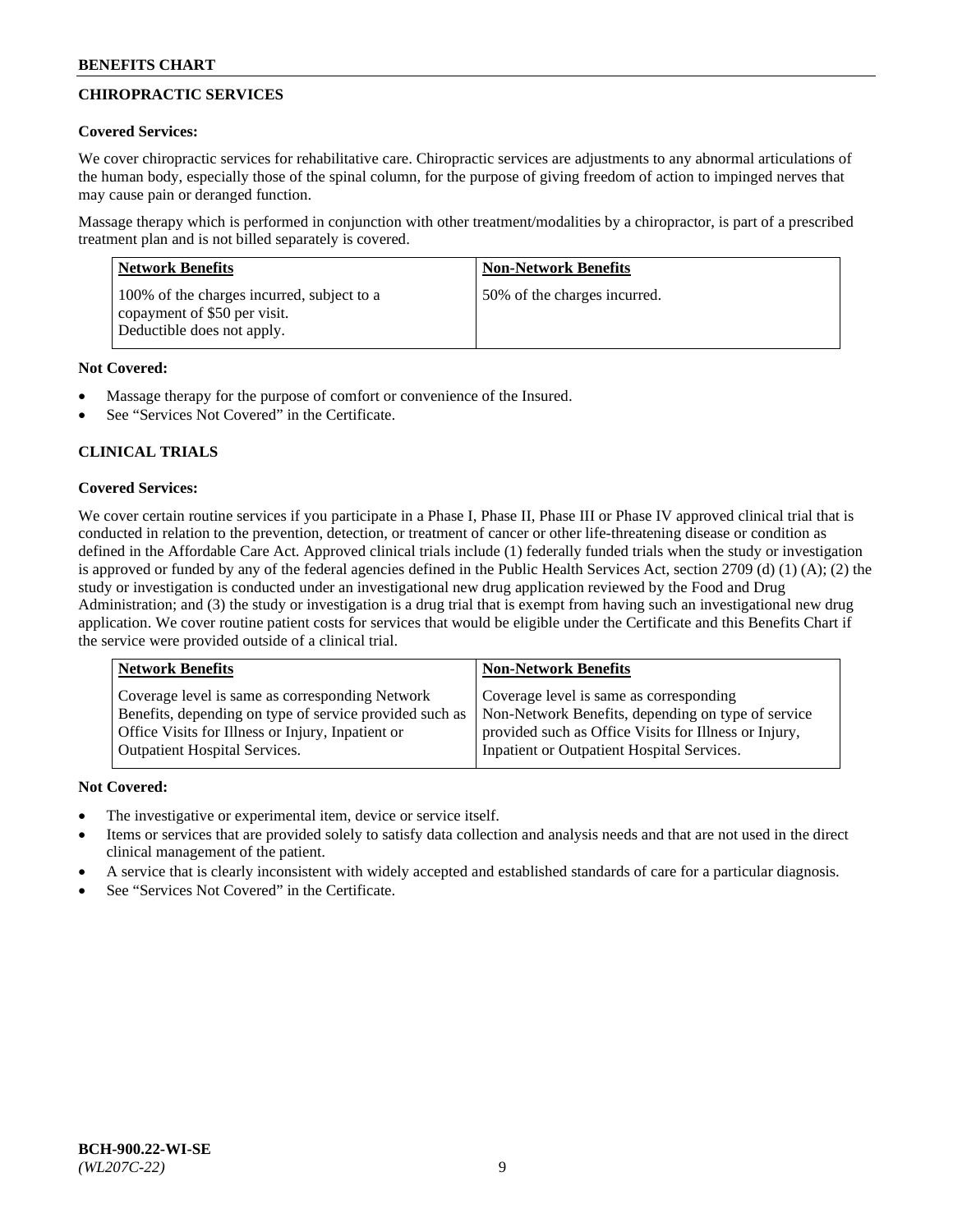# **DENTAL SERVICES**

### **Covered Services:**

We cover services as described below.

**Accidental dental services:** We cover dentally necessary services to treat and restore damage done to sound, natural, unrestored teeth as a result of an accidental injury. Coverage is for damage caused by external trauma to face and mouth only, not for cracked or broken teeth, which result from biting or chewing. We cover restorations, root canals, crowns and replacement of teeth lost that are directly related to the accident in which the Insured was involved. We cover initial exam, x-rays and palliative treatment including extractions, and other oral surgical procedures directly related to the accident. Subsequent treatment must be initiated within the specified time-frame and must be directly related to the accident. We do not cover restoration and replacement of teeth that are not "sound and natural" at the time of the accident.

Full mouth rehabilitations to correct occlusion (bite) and malocclusion (misaligned teeth not due to the accident) are not covered.

When an implant-supported dental prosthetic treatment is pursued, the accidental dental benefit will be applied to the prosthetic procedure. Benefits are limited to the amount that would be paid toward the placement of a removable dental prosthetic appliance that could be used in the absence of implant treatment. Care must be provided or pre-authorized by a HealthPartners dentist.

| Network Benefits             | <b>Non-Network Benefits</b>  |
|------------------------------|------------------------------|
| 70% of the charges incurred. | 50% of the charges incurred. |

For all accidental dental services, treatment and/or restoration must be initiated within six months of the date of the injury. Coverage is limited to the initial course of treatment and/or initial restoration. Services must be provided within 24 months of the date of injury to be covered.

### **Medical referral dental services**

**Medically necessary outpatient dental services:** We cover medically necessary outpatient dental services. Coverage is limited to dental services required for treatment of an underlying medical condition, e.g., removal of teeth to complete radiation treatment for cancer of the jaw, cysts and lesions.

| <b>Network Benefits</b>                                                                                  | <b>Non-Network Benefits</b>  |
|----------------------------------------------------------------------------------------------------------|------------------------------|
| 100% of the charges incurred, subject to a<br>copayment of \$50 per visit.<br>Deductible does not apply. | 50% of the charges incurred. |

**Medically necessary hospitalization and anesthesia for dental care:** We cover medically necessary hospitalization for dental care. This is limited to charges incurred by an Insured who: (1) is a child under age 5; (2) is severely disabled; (3) has a medical condition, and requires hospitalization or general anesthesia for dental care treatment; or (4) is a child between ages 5 and 12 and care in dental offices has been attempted unsuccessfully and usual methods of behavior modification have not been successful, or when extensive amounts of restorative care, exceeding four appointments, are required. Coverage is limited to facility and anesthesia charges. Oral surgeon/dentist professional fees are not covered. The following are examples, though not all-inclusive, of medical conditions which may require hospitalization for dental services: severe asthma, severe airway obstruction or hemophilia. Hospitalization required due to the behavior of the Insured or due to the extent of the dental procedure is not covered.

| <b>Network Benefits</b>      | Non-Network Benefits         |
|------------------------------|------------------------------|
| 70% of the charges incurred. | 50% of the charges incurred. |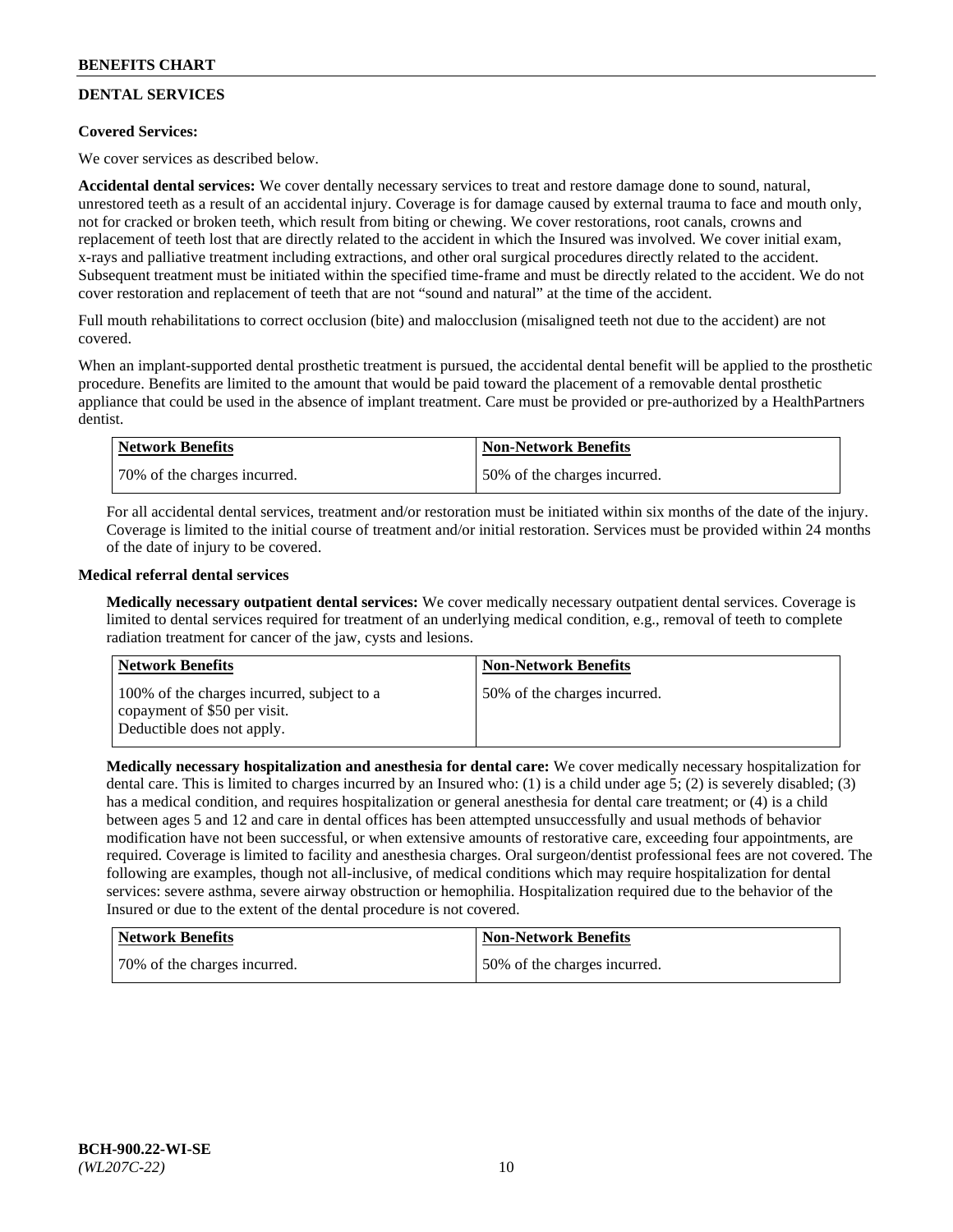**Medical complications of dental care:** We cover medical complications of dental care. Treatment must be medically necessary care and related to medical complications of non-covered dental care, including complications of the head, neck, or substructures.

| Network Benefits                                                                                         | <b>Non-Network Benefits</b>  |
|----------------------------------------------------------------------------------------------------------|------------------------------|
| 100% of the charges incurred, subject to a<br>copayment of \$50 per visit.<br>Deductible does not apply. | 50% of the charges incurred. |

**Oral surgery:** We cover oral surgery. Coverage is limited to treatment of medical conditions requiring oral surgery, such as treatment of oral neoplasm, non-dental cysts, fracture of the jaws, trauma of the mouth and jaws, and any other oral surgery procedures provided as medically necessary dental services.

| <b>Network Benefits</b>                                                                                  | <b>Non-Network Benefits</b>  |
|----------------------------------------------------------------------------------------------------------|------------------------------|
| 100% of the charges incurred, subject to a<br>copayment of \$50 per visit.<br>Deductible does not apply. | 50% of the charges incurred. |

**Treatment of cleft lip and cleft palate:** We cover treatment of cleft lip and cleft palate of a dependent child, including orthodontic treatment and oral surgery directly related to the cleft. Dental services which are not required for the treatment of cleft lip or cleft palate are not covered. If a dependent child covered under the Certificate and Benefits Chart is also covered under a dental plan which includes orthodontic services, that dental plan shall be considered primary for the necessary orthodontic services. Oral appliances are subject to the same copayment, conditions and limitations as durable medical equipment.

| <b>Network Benefits</b>                               | <b>Non-Network Benefits</b>                            |
|-------------------------------------------------------|--------------------------------------------------------|
| Coverage level is same as corresponding Network       | Coverage level is same as corresponding                |
| Benefits, depending on type of service provided, such | Non-Network Benefits, depending on type of service     |
| as Office Visits for Illness or Injury, Inpatient or  | provided, such as Office Visits for Illness or Injury, |
| Outpatient Hospital Services.                         | Inpatient or Outpatient Hospital Services.             |

**Treatment of temporomandibular disorder (TMD) and craniomandibular disorder (CMD):** We cover diagnostic procedures, surgical treatment and non-surgical treatment (including intraoral splint therapy devices) for temporomandibular disorder (TMD) and craniomandibular disorder (CMD), which is medically necessary care. Dental services which are not required to directly treat TMD or CMD are not covered.

| <b>Network Benefits</b>                                                                                  | <b>Non-Network Benefits</b>  |
|----------------------------------------------------------------------------------------------------------|------------------------------|
| 100% of the charges incurred, subject to a<br>copayment of \$50 per visit.<br>Deductible does not apply. | 50% of the charges incurred. |

- Dental treatment, procedures or services not listed in this Benefits Chart.
- Accident-related dental services if treatment is: (1) provided to teeth which are not sound and natural; (2) to teeth which have been restored; (3) initiated beyond six months from the date of the injury; (4) received beyond the initial treatment or restoration; or (5) received beyond 24 months from the date of injury.
- Oral surgery to remove wisdom teeth.
- Orthognathic treatment or procedures and all related services.
- See "Services Not Covered" in the Certificate.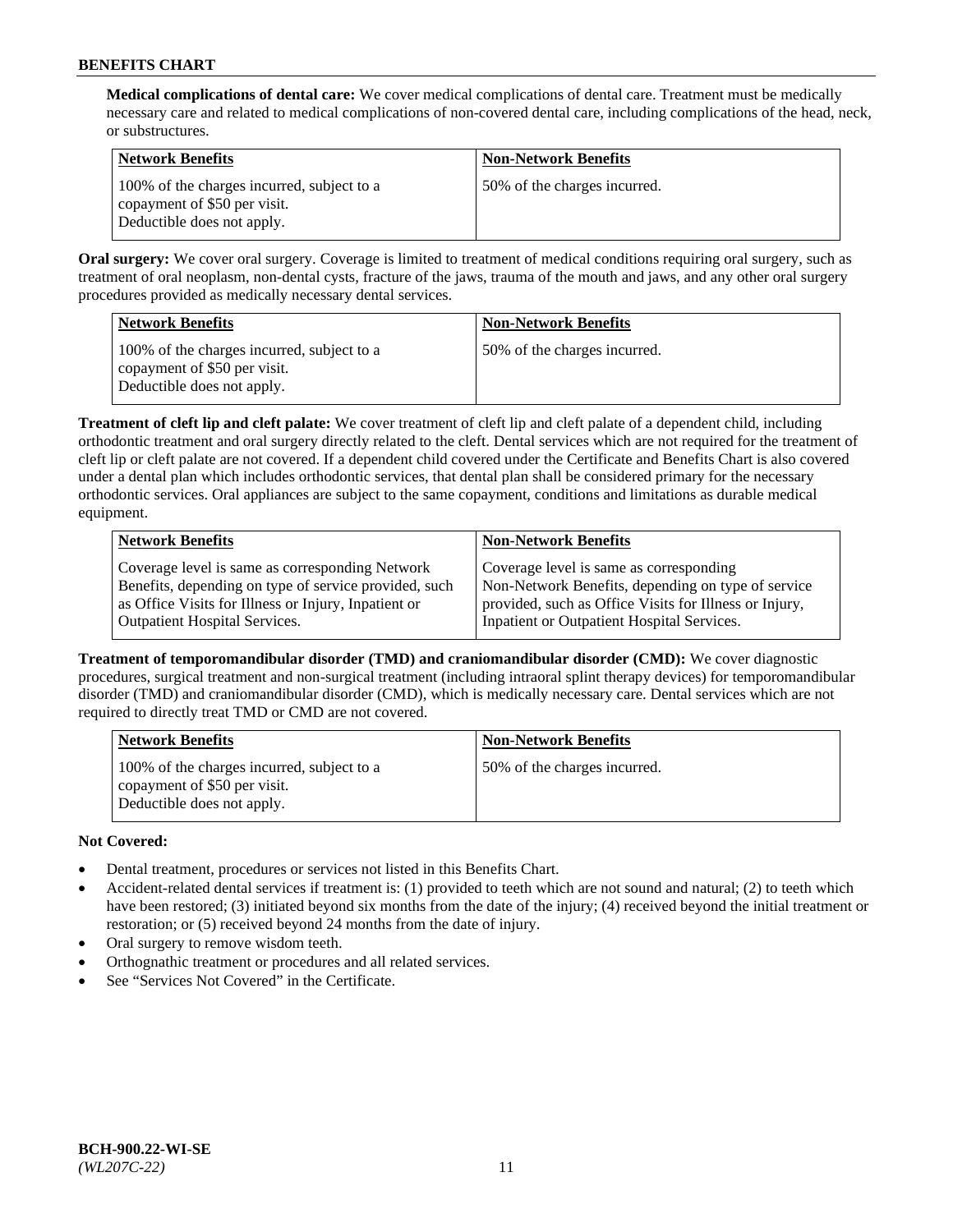# **DIABETES AND HYPERTENSION DISEASE MANAGEMENT PROGRAM**

### **Covered Services:**

If you meet criteria for coverage, you may qualify for the Diabetes and/or Hypertension Disease Management Program.

The program covers group health coaching which focuses on weight loss, exercise, behavior modification and health education through Omada Health.

| <b>Network Benefits</b>                                     | <b>Non-Network Benefits</b> |
|-------------------------------------------------------------|-----------------------------|
| 100% of the charges incurred.<br>Deductible does not apply. | Not applicable.             |

### **Not Covered:**

See "Services Not Covered" in the Certificate.

# **DIABETIC EQUIPMENT AND SUPPLIES**

### **Covered Services:**

We cover physician prescribed medically appropriate and necessary drugs and supplies used in the management and treatment of diabetes for Insureds with gestational, Type I or Type II diabetes including durable diabetic equipment and disposable supplies, as described below.

Certain items are only covered if your condition meets our coverage criteria and obtained through an authorized vendor. For more information on what we cover and any prior authorization requirements, call Member Services or log on to your "*my*HealthPartners" account at [healthpartners.com.](http://www.healthpartners.com/)

Insulin and medications for diabetes are covered as outpatient drugs under the "Prescription Drug Services" section.

**Pumps and pump supplies.** These include diabetic insulin pumps, diabetic infusion pumps and infusion pump supplies such as infusion sets, tubing, connectors and syringe reservoirs.

| <b>Network Benefits</b>                                                                     | <b>Non-Network Benefits</b>  |
|---------------------------------------------------------------------------------------------|------------------------------|
| Pumps received at a pharmacy:<br>70% of the charges incurred.<br>Deductible does not apply. | 50% of the charges incurred. |
| Pumps received from a non-pharmacy<br>approved vendor:<br>70% of the charges incurred.      |                              |

### **All other durable equipment and diabetic supplies**

Durable Diabetic Equipment and Supplies. These include continuous glucose monitoring system (CGMS), transmitter, sensors and receivers, diabetic blood glucose monitors and control/calibrating solutions (for checking accuracy or testing equipment and test strips).

Disposable Diabetic Supplies. These are one-time use supplies, including syringes, lancets, lancet devices, blood and urine ketone test strips, and needles.

Certain diabetic supplies and equipment must be purchased at a pharmacy.

| <b>Network Benefits</b>                                                                                              | <b>Non-Network Benefits</b>  |  |
|----------------------------------------------------------------------------------------------------------------------|------------------------------|--|
| If received through a pharmacy:<br>70% of the charges incurred.<br>Deductible does not apply.                        | 50% of the charges incurred. |  |
| If received through a non-pharmacy provider:<br>70% of the charges incurred if purchased from an<br>approved vendor. |                              |  |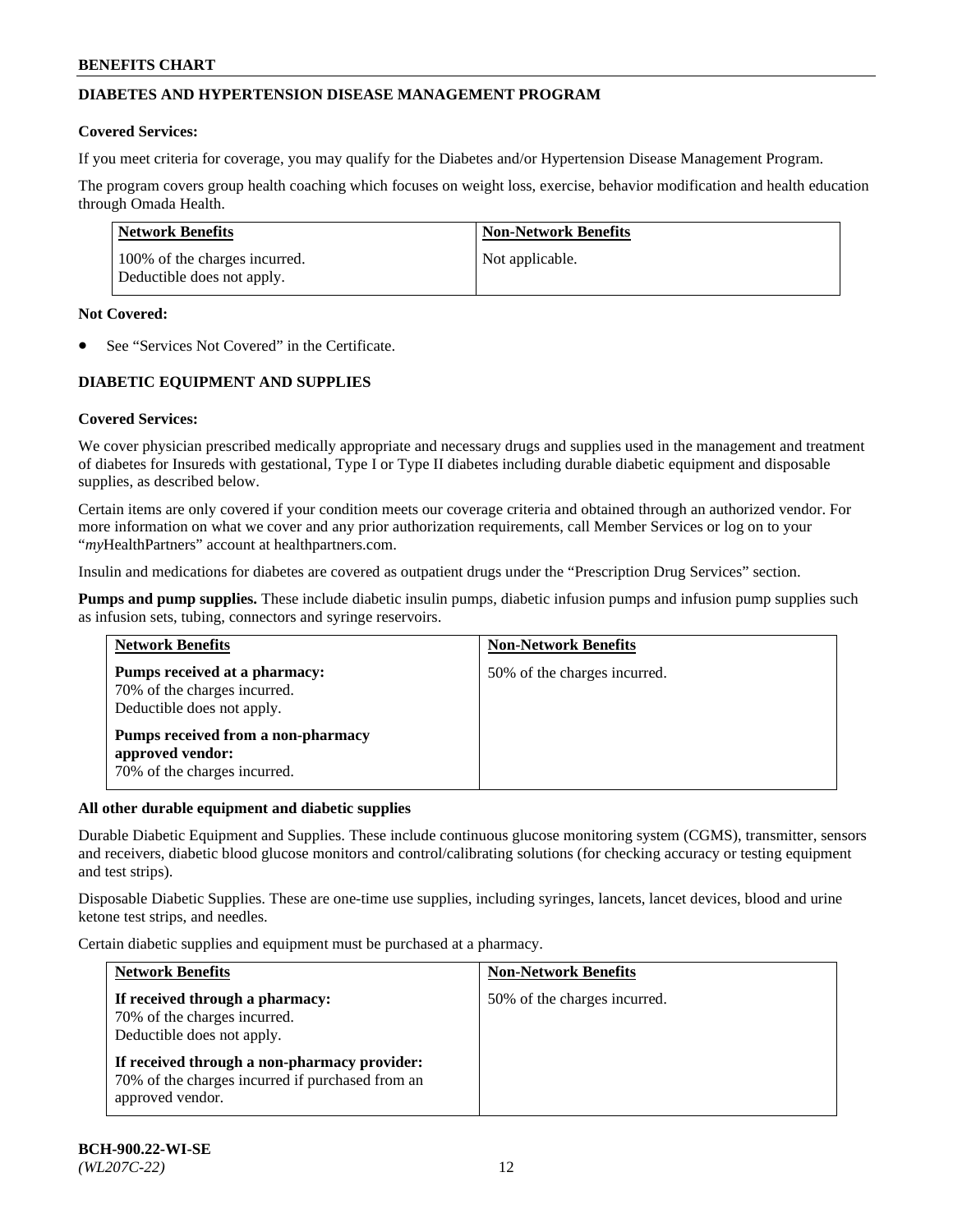### **Limitations:**

- No more than a 93-day supply of diabetic supplies are covered and dispensed at a time.
- We require that certain diabetic supplies and equipment be purchased at a pharmacy.
- Diabetic supplies and equipment are limited to certain models and brands.
- Durable medical equipment and supplies must be obtained from or repaired by approved vendors.
- Covered services and supplies are based on established medical policies which are subject to periodic review and modification by the medical directors. Our coverage policy for diabetic supplies includes information on our required models and brands. These medical policies (medical coverage criteria) are available by calling Member Services, or logging on to your "myHealthPartners" account at [healthpartners.com.](http://www.healthpartners.com/)

### **Not Covered:**

- Replacement or repair of any covered items, if the items are (i) damaged or destroyed by misuse, abuse or carelessness, (ii) lost; or (iii) stolen.
- Duplicate or similar items.
- Labor and related charges for repair of any covered items which are more than the cost of replacement by an approved vendor.
- Batteries for monitors and equipment.
- Sales tax, mailing, delivery charges, service call charges.
- See "Services Not Covered" in the Certificate.

### **DIAGNOSTIC IMAGING SERVICES**

### **Covered Services:**

We cover diagnostic imaging, when ordered by a provider and provided in a clinic or outpatient hospital facility.

For Network Benefits, non-emergent, scheduled outpatient Magnetic Resonance Imaging (MRI) and Computed Tomography (CT) must be provided at a designated facility. Your physician or facility will obtain or verify prior authorization for these services, as needed.

We cover services provided in a clinic or outpatient hospital facility. To see the benefit level for inpatient hospital or skilled nursing facility services, see benefits under "Inpatient Hospital and Skilled Nursing Facility Services".

#### **Outpatient magnetic resonance imaging (MRI) and computed tomography (CT)**

| <b>Network Benefits</b>      | <b>Non-Network Benefits</b>  |
|------------------------------|------------------------------|
| 70% of the charges incurred. | 50% of the charges incurred. |

#### **All other outpatient diagnostic imaging services**

#### **Services for illness or injury**

| <b>Network Benefits</b>      | Non-Network Benefits         |
|------------------------------|------------------------------|
| 70% of the charges incurred. | 50% of the charges incurred. |

#### **Preventive services (MRI/CT procedures are not considered preventive)**

Diagnostic imaging services associated with preventive services are covered at the benefit level shown in the "Preventive Services" section of this Benefits Chart.

### **Not Covered:**

See "Services Not Covered" in the Certificate.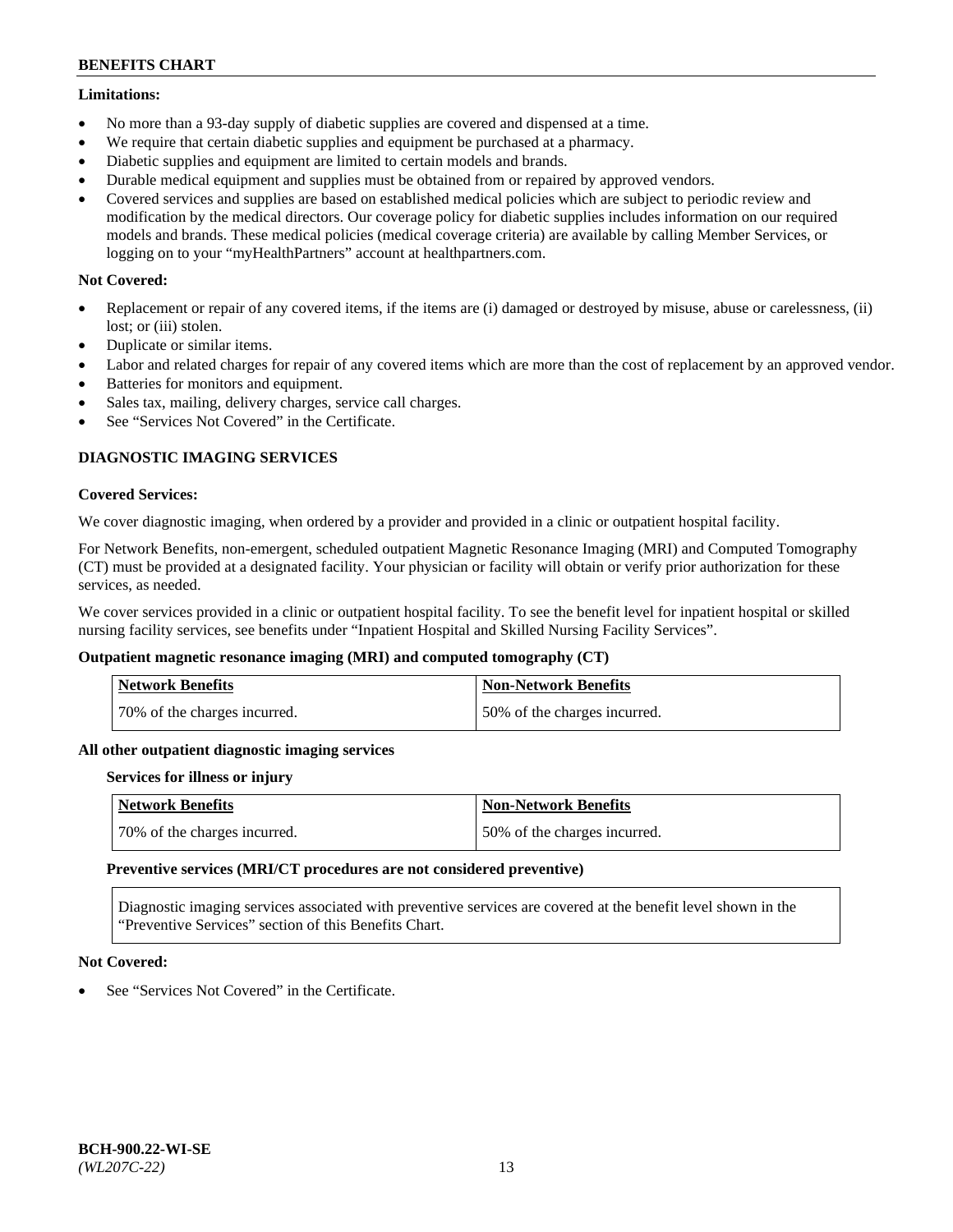# **DURABLE MEDICAL EQUIPMENT, PROSTHETICS, ORTHOTICS AND SUPPLIES**

### **Covered Services:**

We cover equipment and services, as described below.

We cover durable medical equipment and services, prosthetics, orthotics and supplies, subject to the limitations below, including certain disposable supplies and enteral feedings.

We cover external hearing aids, cochlear implants, and related treatment prescribed by a physician or by a licensed audiologist for Insureds under 18 years of age who have hearing loss.

We also cover basic hearing aids for Insureds age 18 or older for the correction of a hearing impairment.

Osseointegrated or bone-anchored hearing aids are only covered for Insureds who have hearing loss that is not correctable by any other procedure.

Hearing aids are limited to one basic, standard hearing aid for each ear every three years.

A basic hearing aid is defined as a hearing device that consists of a microphone, amplifier, volume control, battery and receiver, which is up to date using the latest technology. It does not include upgrades above and beyond the functionality of a basic hearing aid, including, but not limited to, hearing improvements for group settings, background noise, Bluetooth/remote control functionality, or extended warranties. Charges for upgrades above the cost of a basic, standard hearing aid are not covered.

Diabetic equipment and supplies are covered under the "Diabetic Equipment and Supplies" section.

### **Special dietary treatment for phenylketonuria (PKU) if it meets our medical coverage criteria**

| <b>Network Benefits</b>                                    | <b>Non-Network Benefits</b>  |
|------------------------------------------------------------|------------------------------|
| 70% of the charges incurred.<br>Deductible does not apply. | 50% of the charges incurred. |

### **Oral amino acid based elemental formula if it meets our medical coverage criteria**

| Network Benefits             | <b>Non-Network Benefits</b>  |
|------------------------------|------------------------------|
| 70% of the charges incurred. | 50% of the charges incurred. |

#### **All other durable medical equipment, prosthetics, orthotics and supplies**

| <b>Network Benefits</b>      | <b>Non-Network Benefits</b>  |
|------------------------------|------------------------------|
| 70% of the charges incurred. | 50% of the charges incurred. |

### **Limitations:**

Coverage of durable medical equipment is limited by the following:

- Payment will not exceed the cost of an alternate piece of equipment or service that is effective and medically necessary.
- For prosthetic benefits, other than oral appliances for cleft lip and cleft palate, payment will not exceed the cost of an alternate piece of equipment or service that is effective, medically necessary and enables Insureds to conduct standard activities of daily living.
- We reserve the right to determine if an item will be approved for rental vs. purchase.
- Durable medical equipment and supplies must be obtained from or repaired by approved vendors.
- Covered services and supplies are based on established medical policies which are subject to periodic review and modification by the medical or dental directors. Our medical policy for diabetic supplies includes information on our required models and brands. These medical policies (medical coverage criteria) are available by calling Member Services, or logging on to your "*my*HealthPartners" account a[t healthpartners.com.](http://www.healthpartners.com/)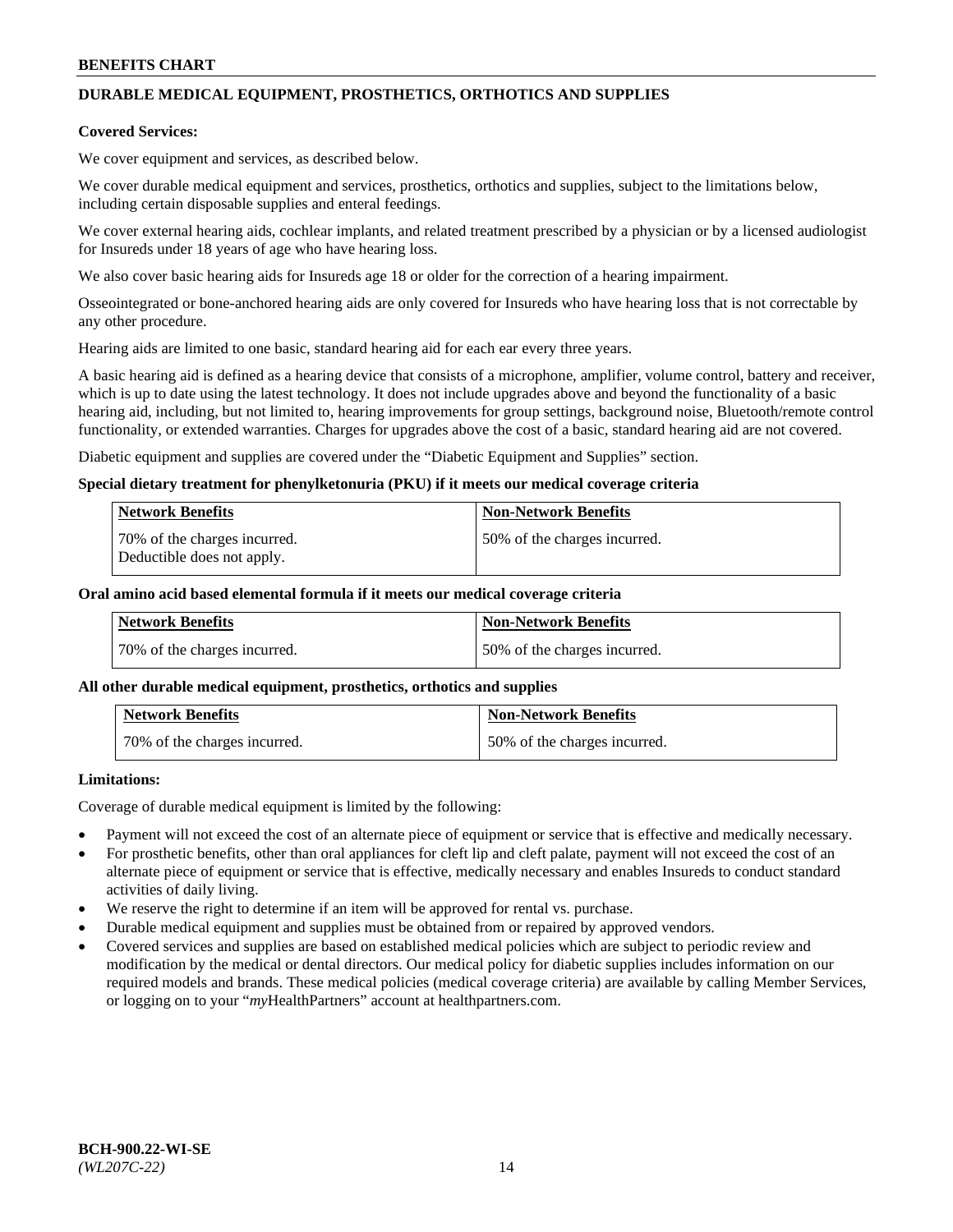# **Not Covered:**

Items which are not eligible for coverage include, but are not limited to:

- Replacement or repair of any covered items, if the items are (i) damaged or destroyed by misuse, abuse or carelessness, (ii) lost; or (iii) stolen.
- Duplicate or similar items.
- Labor and related charges for repair of any covered items which are more than the cost of replacement by an approved vendor.
- Sales tax, mailing, delivery charges, service call charges.
- Items which are primarily educational in nature or for hygiene, vocation, comfort, convenience or recreation.
- Communication aids or devices: equipment to create, replace or augment communication abilities including, but not limited to, speech processors, receivers, communication boards, or computer or electronic assisted communication.
- Implantable and osseointegrated or bone-anchored hearing aids and their fitting, except as specifically described in this Benefits Chart. This exclusion does not apply to cochlear implants.
- Eyeglasses, contact lenses and their fitting, measurement and adjustment, except as specifically described in this Benefits Chart.
- Hair prostheses (wigs).
- Household equipment which primarily has customary uses other than medical, such as, but not limited to, exercise cycles, air purifiers, central or unit air conditioners, water purifiers, non-allergenic pillows, mattresses or waterbeds.
- Household fixtures including, but not limited to, escalators or elevators, ramps, swimming pools and saunas.
- Modifications to the structure of the home including, but not limited to, wiring, plumbing or charges for installation of equipment.
- Vehicle, car or van modifications including, but not limited to, hand brakes, hydraulic lifts and car carrier.
- Rental equipment while owned equipment is being repaired by non-contracted vendors, beyond one month rental of medically necessary equipment.
- Other equipment and supplies, including but not limited to assistive devices, that we determine are not eligible for coverage.
- See "Services Not Covered" in the Certificate.

# **EMERGENCY AND URGENTLY NEEDED CARE SERVICES**

#### **Covered Services:**

We cover services for emergency care and urgently needed care if the services are otherwise eligible for coverage under the Certificate.

**Urgently needed care.** These are services to treat an unforeseen illness or injury that:

- are required in order to prevent a serious deterioration in your health; and
- cannot be delayed until the next available clinic or office hours.

| <b>Network Benefits</b>                                                                                  | <b>Non-Network Benefits</b> |
|----------------------------------------------------------------------------------------------------------|-----------------------------|
| 100% of the charges incurred, subject to a<br>copayment of \$50 per visit.<br>Deductible does not apply. | See Network Benefits.       |

**Emergency care.** These are services to treat:

- the sudden, unexpected onset of illness or injury which, if left untreated or unattended until the next available clinic or office hours, would result in hospitalization; or
- a condition requiring professional health services immediately necessary to preserve life or stabilize health.

Emergency care includes emergency services as defined in Division BB, Title I, Section 102 of the Consolidated Appropriations Act of 2021.

When reviewing claims for coverage of emergency services, our medical director will take into consideration a reasonable layperson's belief that the circumstances required immediate medical care that could not wait until the next working day or next available clinic appointment.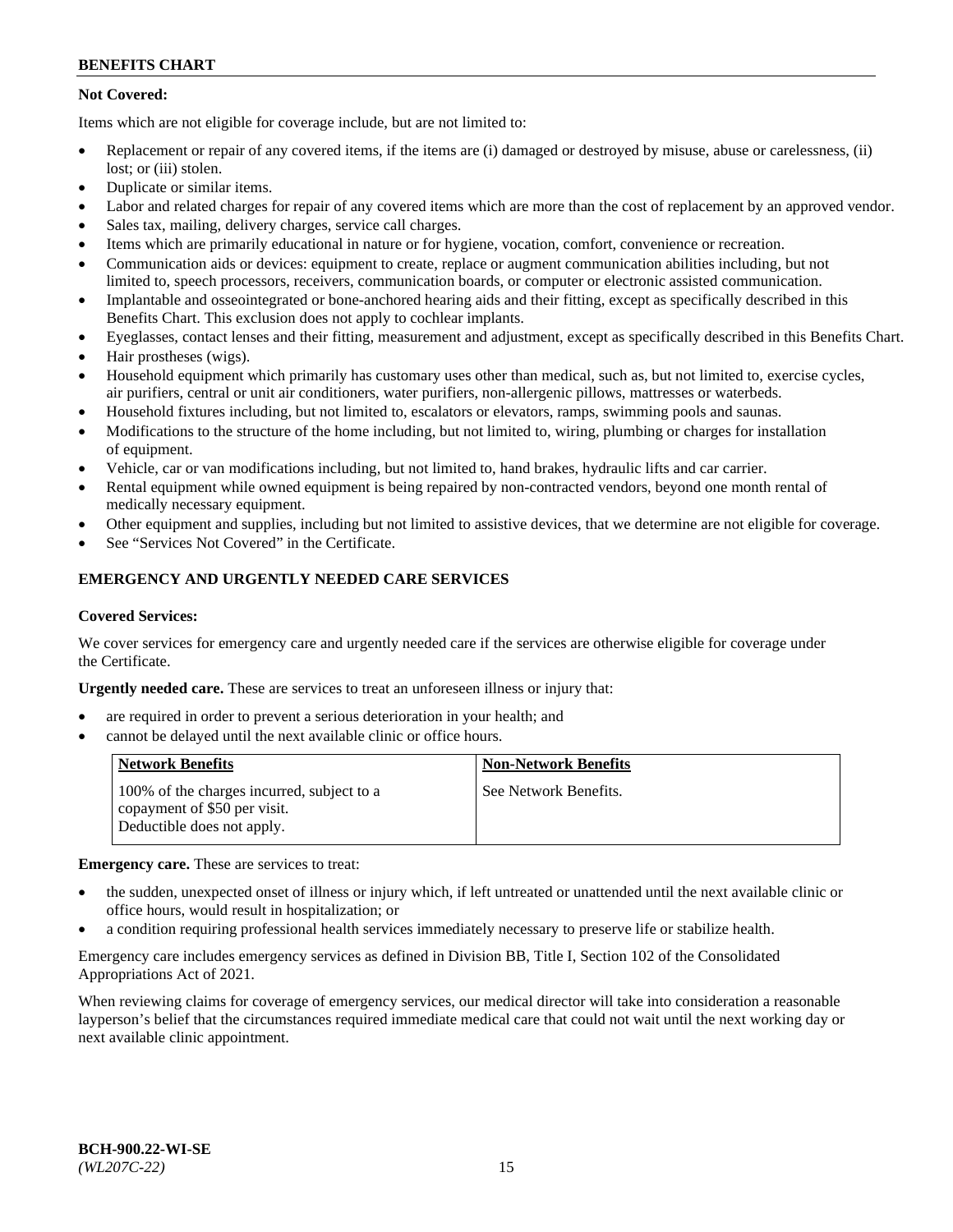### **Emergency care in a hospital emergency room, including professional services of a physician**

| <b>Network Benefits</b>      | <b>Non-Network Benefits</b> |
|------------------------------|-----------------------------|
| 70% of the charges incurred. | See Network Benefits.       |

#### **Inpatient emergency care in a hospital**

| <b>Network Benefits</b>      | <b>Non-Network Benefits</b> |
|------------------------------|-----------------------------|
| 70% of the charges incurred. | See Network Benefits.       |

### **Not Covered:**

• See "Services Not Covered" in the Certificate.

# **GENE THERAPY**

### **Covered Services:**

We cover gene therapy treatment if it meets our medical coverage criteria.

| <b>Network Benefits</b>                                                                                                                                                                                 | <b>Non-Network Benefits</b> |
|---------------------------------------------------------------------------------------------------------------------------------------------------------------------------------------------------------|-----------------------------|
| Coverage level is same as corresponding Network<br>Benefits, depending on type of service provided such as<br>Office Visits for Illness or Injury, Inpatient or<br><b>Outpatient Hospital Services.</b> | No coverage.                |

### **Limitations:**

- Gene therapy must be provided by a designated provider.
- Specific types of gene therapy are limited to therapies and conditions specified in our medical coverage criteria.

### **Not Covered:**

• See "Services Not Covered" in the Certificate.

## **HEALTH EDUCATION**

### **Covered Services:**

We cover education for preventive services and education for the management of chronic health problems (such as diabetes).

| <b>Network Benefits</b>                                     | <b>Non-Network Benefits</b>  |
|-------------------------------------------------------------|------------------------------|
| 100% of the charges incurred.<br>Deductible does not apply. | 50% of the charges incurred. |

#### **Not Covered:**

• See "Services Not Covered" in the Certificate.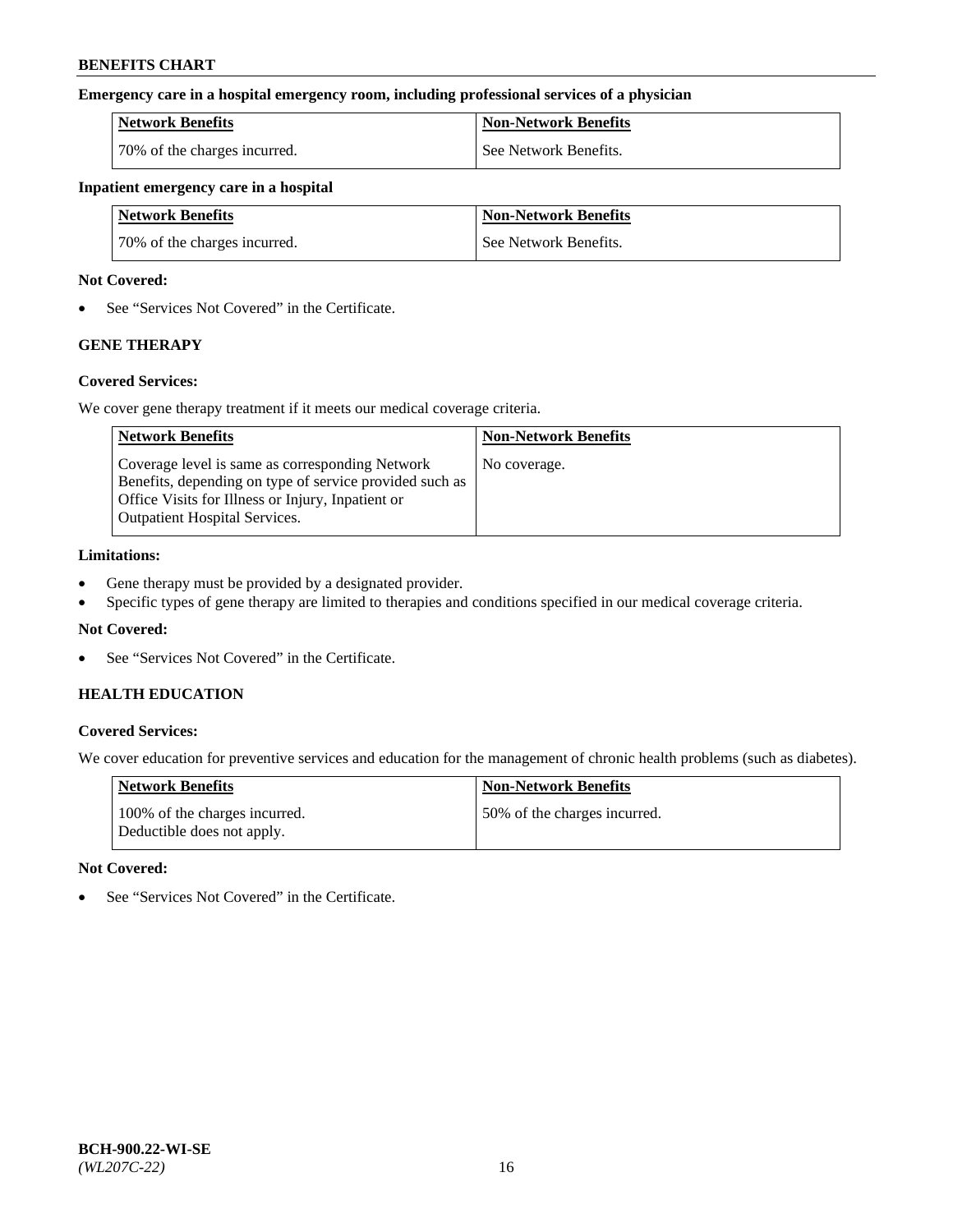# **HOME-BASED COMPREHENSIVE HEALTH RISK ASSESSMENT**

#### **Covered Services:**

If you meet our criteria for coverage, you may qualify for our home-based comprehensive health risk assessment program. The program covers a health assessment with a designated nurse practitioner.

| <b>Network Benefits</b>                                     | <b>Non-Network Benefits</b> |
|-------------------------------------------------------------|-----------------------------|
| 100% of the charges incurred.<br>Deductible does not apply. | No coverage.                |

### **Not Covered:**

See "Services Not Covered" in the Certificate.

# **HOME HEALTH SERVICES**

### **Covered Services:**

We cover skilled nursing services, physical therapy, occupational therapy, speech therapy, respiratory therapy and other therapeutic services, non-routine prenatal and postnatal services, routine postnatal well child visits as described in our medical coverage criteria, phototherapy services for newborns, home health aide services and other eligible home health services when provided in your home, if you are homebound (i.e., unable to leave home without considerable effort due to a medical condition). Lack of transportation does not constitute homebound status. For phototherapy services for newborns and high risk prenatal services, supplies and equipment are included.

We cover total parenteral nutrition/intravenous ("TPN/IV") therapy, equipment, supplies and drugs in connection with IV therapy. IV line care kits are covered under Durable Medical Equipment.

We cover palliative care benefits. Palliative care includes symptom management, education and establishing goals of care. We waive the requirement that you be homebound for a limited number of home visits for palliative care (as shown in this Benefits Chart), if you have a life-threatening, non-curable condition which has a prognosis of survival of two years or less. Additional palliative care visits are eligible under the home health services benefit if you are homebound and meet all other requirements defined in this section.

You do not need to be homebound to receive total parenteral nutrition/intravenous ("TPN/IV") therapy.

Home health services are eligible and covered only when:

- medically necessary; and
- provided as rehabilitative care, terminal care or maternity care; and
- ordered by a physician, and included in the written home care plan.

### **Physical therapy, occupational therapy, speech therapy, respiratory therapy, home health aide services and palliative care**

#### **Primary Care Providers**

| <b>Network Benefits</b>                                                                                  | <b>Non-Network Benefits</b>   |
|----------------------------------------------------------------------------------------------------------|-------------------------------|
| 100% of the charges incurred, subject to a<br>copayment of \$30 per visit.<br>Deductible does not apply. | 150% of the charges incurred. |

#### **Specialty Care Providers**

| <b>Network Benefits</b>                                                                                  | <b>Non-Network Benefits</b>  |
|----------------------------------------------------------------------------------------------------------|------------------------------|
| 100% of the charges incurred, subject to a<br>copayment of \$50 per visit.<br>Deductible does not apply. | 50% of the charges incurred. |

If more than one home health visit occurs in a day, a separate copayment applies to each. For example, if an occupational therapist and a physical therapist visit an Insured in the same day, a separate copayment will be charged for each visit.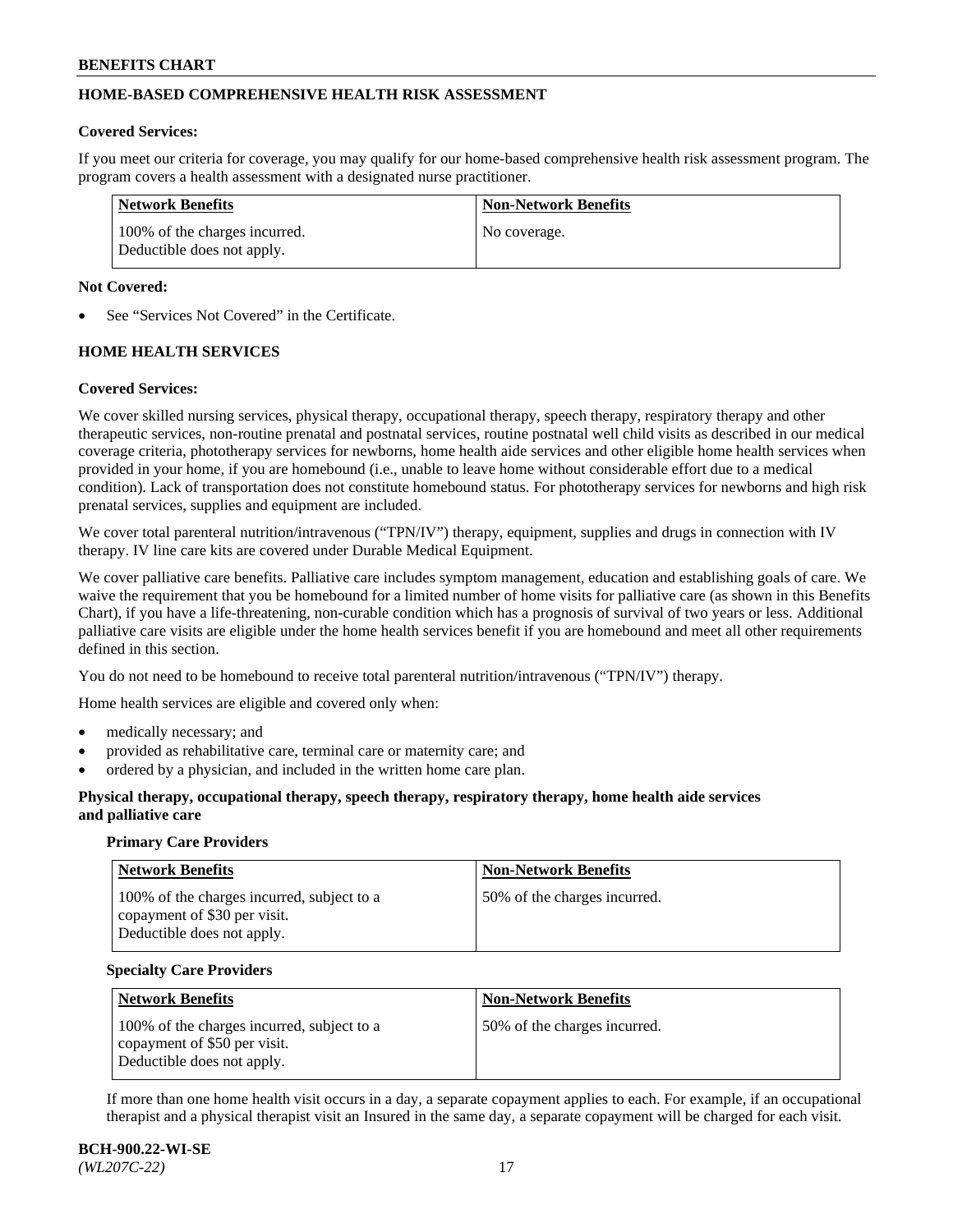### **TPN/IV therapy, skilled nursing services, non-routine prenatal/postnatal services, and phototherapy**

| Network Benefits                                            | <b>Non-Network Benefits</b>  |
|-------------------------------------------------------------|------------------------------|
| 100% of the charges incurred.<br>Deductible does not apply. | 50% of the charges incurred. |

Each 24-hour visit (or shifts up to 24-hour visits) equals one visit and counts toward the Maximum visits for all other services shown below. Any visit that lasts less than 24 hours regardless of the length of the visit, will count as one visit toward the Maximum visits for all other services shown below. All visits must be medically necessary and benefit eligible.

### **Routine postnatal well child visit**

| Network Benefits                                            | <b>Non-Network Benefits</b>  |
|-------------------------------------------------------------|------------------------------|
| 100% of the charges incurred.<br>Deductible does not apply. | 50% of the charges incurred. |

### **Maximum visits for palliative care**

If you are eligible to receive palliative care in the home and you are not homebound, there is a maximum of 12 visits per calendar year.

### **Maximum visits for all services other than palliative care**

| Network Benefits               | <b>Non-Network Benefits</b>  |
|--------------------------------|------------------------------|
| 1.60 visits per calendar year. | 30 visits per calendar year. |

Each visit provided under the Network Benefits and Non-Network Benefits counts toward the maximums shown under both Maximum visits sections. The routine postnatal well child visits do not count toward the visit limit.

### **Limitations:**

- Home health services are not provided as a substitute for a primary caregiver in the home or as relief (respite) for a primary caregiver in the home. We will not reimburse family members or residents in your home for the above services.
- A service shall not be considered a skilled nursing service merely because it is performed by, or under the direct supervision of, a licensed nurse. Where a service (such as tracheotomy suctioning or ventilator monitoring) or like services, can be safely and effectively performed by a non-medical person (or self-administered), without the direct supervision of a licensed nurse, the service shall not be regarded as a skilled nursing service, whether or not a skilled nurse actually provides the service. The unavailability of a competent person to provide a non-skilled service shall not make it a skilled service when a skilled nurse provides it. Only the skilled nursing component of so-called "blended" services (i.e. services which include skilled and non-skilled components) are covered under this Benefits Chart.

- Financial or legal counseling services.
- Housekeeping or meal services in your home.
- Private duty nursing services.
- Services provided by a family member or enrollee, or a resident in the enrollee's home.
- Vocational rehabilitation and recreational or educational therapy. Recreation therapy is therapy provided solely for the purpose of recreation, including, but not limited to: (a) requests for physical therapy or occupational therapy to improve athletic ability, and (b) braces or guards to prevent sports injuries.
- See "Services Not Covered" in the Certificate.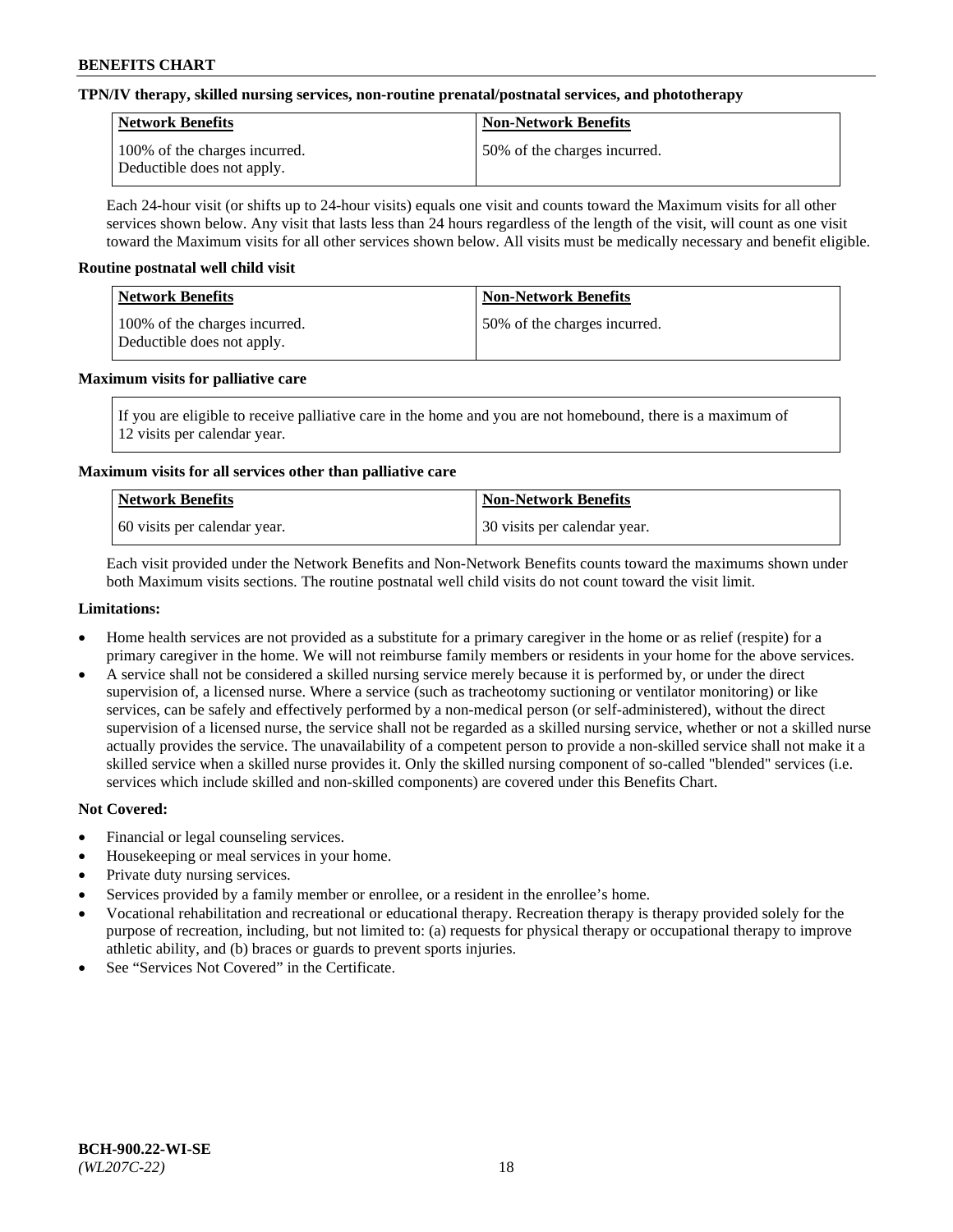# **HOME HOSPICE SERVICES**

### **Applicable Definitions:**

**Part-time.** This is up to two hours of service per day, more than two hours is considered continuous care.

**Continuous Care.** This is from two to twelve hours of service per day provided by a registered nurse, licensed practical nurse, or home health aide, during a period of crisis in order to maintain a terminally ill patient at home.

**Appropriate Facility.** This is a nursing home, hospice residence, or other inpatient facility.

**Custodial Care Related to Hospice Services.** This means providing assistance in the activities of daily living and the care needed by a terminally ill patient which can be provided by primary caregiver (i.e., family member or friend) who is responsible for the patient's home care.

### **Covered Services:**

**Home hospice program.** We cover the services described below if you are terminally ill and accepted as a home hospice program participant. You must meet the eligibility requirements of the program, and elect to receive services through the home hospice program. The services will be provided in your home, with inpatient care available when medically necessary as described below. If you elect to receive hospice services, you do so in lieu of curative treatment for your terminal illness for the period you are enrolled in the home hospice program.

**Eligibility:** In order to be eligible to be enrolled in the home hospice program, you must: (1) be a terminally ill patient (prognosis of six months or less); (2) have chosen a palliative treatment focus (i.e., emphasizing comfort and supportive services rather than treatment attempting to cure the disease or condition); and (3) continue to meet the terminally ill prognosis as reviewed by our medical director or his or her designee over the course of care. You may withdraw from the home hospice program at any time.

**Eligible services:** Hospice services include the following services provided in accordance with an approved hospice treatment plan.

- Home health services:
	- Part-time care provided in your home by an interdisciplinary hospice team (which may include a physician, nurse, social worker, and spiritual counselor) and medically necessary home health services are covered.
	- o One or more periods of continuous care in your home or in a setting which provides day care for pain or symptom management, when medically necessary, will be covered.
	- Inpatient services: We cover medically necessary inpatient services.
- Other services:
	- Respite care is covered for care in your home or in an appropriate facility, to give your primary caregivers (i.e., family members or friends) rest and/or relief when necessary in order to maintain a terminally ill patient at home.
	- o Medically necessary medications for pain and symptom management.
	- o Semi-electric hospital beds and other durable medical equipment are covered.
	- o Emergency and non-emergency care is covered.

| Network Benefits                                            | <b>Non-Network Benefits</b>  |
|-------------------------------------------------------------|------------------------------|
| 100% of the charges incurred.<br>Deductible does not apply. | 50% of the charges incurred. |

Respite care is limited to 5 days per episode, and respite care and continuous care combined are limited to 30 days.

- Financial or legal counseling services.
- Housekeeping or meal services in your home.
- Custodial or maintenance care related to hospice services, whether provided in the home or in a nursing home.
- Any service not specifically described as covered services under this home hospice services benefits.
- Any services provided by members of your family or residents in your home.
- See "Services Not Covered" in the Certificate.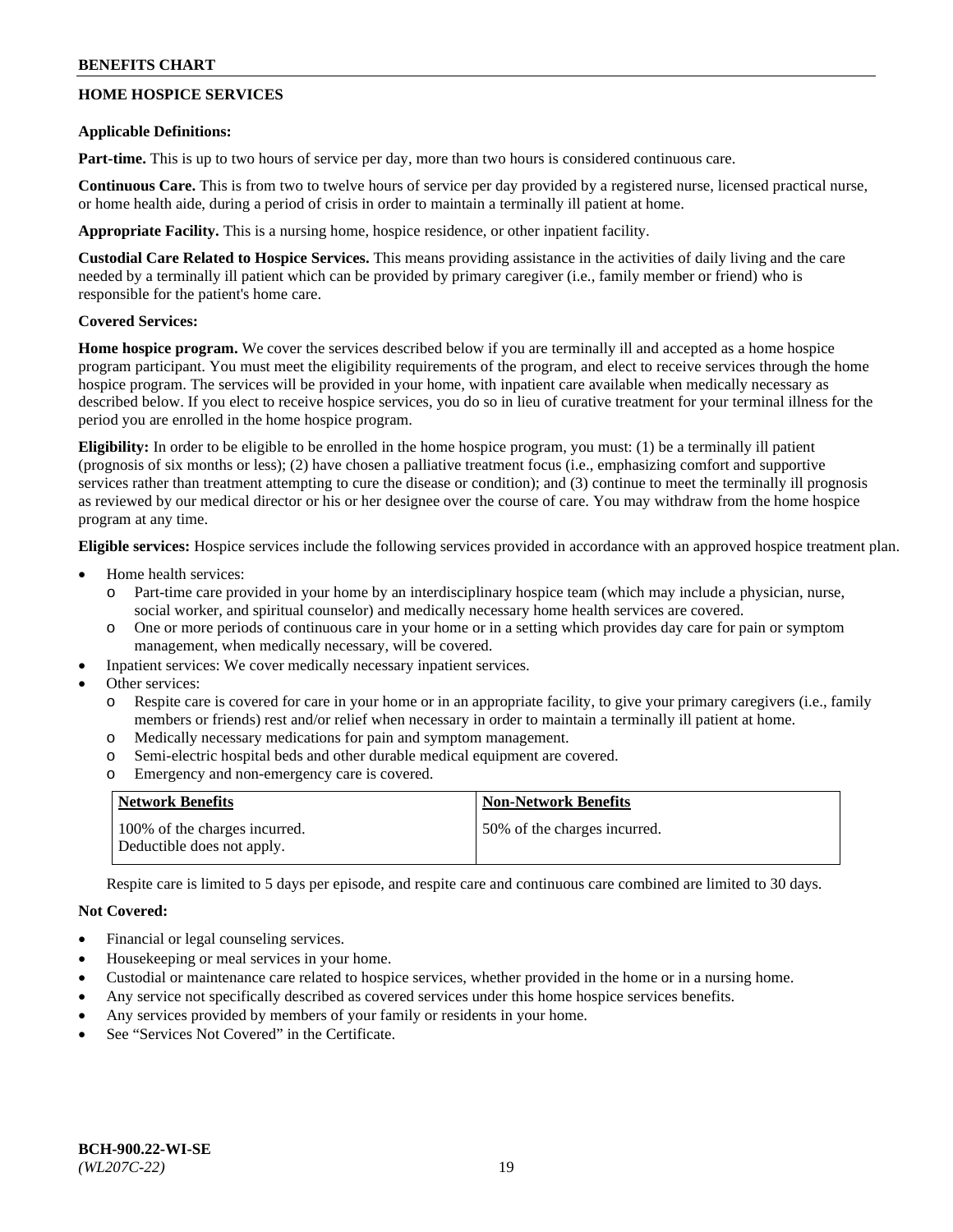# **HOSPITAL AND SKILLED NURSING FACILITY SERVICES**

#### **Covered Services:**

We cover services as described below.

### **Medical or surgical hospital services**

**Inpatient hospital services:** We cover the following medical or surgical services, for the treatment of acute illness or injury, which require the level of care only provided in an acute care facility. These services must be authorized by a physician.

Inpatient hospital services include: room and board; the use of operating or maternity delivery rooms; intensive care facilities; newborn nursery facilities; general nursing care, anesthesia, laboratory and diagnostic imaging services, radiation therapy, physical therapy, prescription drugs or other medications administered during treatment, blood and blood products (unless replaced), and blood derivatives, and other diagnostic or treatment related hospital services; physician and other professional medical and surgical services provided while in the hospital, including gender confirmation surgery that meets medical coverage criteria.

We cover, following a vaginal delivery, a minimum of 48 hours of inpatient care for the mother and newborn child. We cover, following a caesarean section delivery, a minimum of 96 hours of inpatient care for the mother and newborn child.

Group health plans and health insurance issuers generally may not, under Federal law, restrict benefits for any hospital length of stay in connection with childbirth for the mother of newborn child to less than 48 hours following a vaginal delivery, or less than 96 hours following a caesarean section. However, Federal law generally does not prohibit the mother's or newborn's attending provider, after consulting with the mother, from discharging the mother or her newborn earlier than 48 hours (or 96 hours as applicable). In any case plans and issuers may not, under Federal law, require that a provider obtain authorization from the plan or the insurance issuer for prescribing a length of stay not in excess of 48 hours (or 96 hours).

| Network Benefits             | Non-Network Benefits         |
|------------------------------|------------------------------|
| 70% of the charges incurred. | 50% of the charges incurred. |

Each Insured's admission or confinement, including that of a newborn child, is separate and distinct from the admission or confinement of any other Insured.

**Outpatient hospital, ambulatory care or surgical facility services:** We cover the following medical and surgical services, for diagnosis or treatment of illness or injury on an outpatient basis. These services must be authorized by a physician.

Outpatient services include: use of operating rooms, maternity delivery rooms or other outpatient departments, rooms or facilities; and the following outpatient services: general nursing care, anesthesia, laboratory and diagnostic imaging services, radiation therapy, physical therapy, drugs administered during treatment, blood and blood products (unless replaced), and blood derivatives, and other diagnostic or treatment related outpatient services; physician and other professional medical and surgical services provided while an outpatient, including colonoscopies (starting at age 50, or under age 50 for people at high risk of colorectal cancer), and gender confirmation surgery that meets medical coverage criteria.

For Network Benefits, non-emergent, scheduled outpatient Magnetic Resonance Imaging (MRI) and Computed Tomography (CT) must be provided at a designated facility. Your physician or facility will obtain or verify prior authorization for these services, as needed.

To see the benefit level for diagnostic imaging services, laboratory services and physical therapy, see benefits under Diagnostic Imaging Services, Laboratory Services and Physical Therapy in this Benefits Chart.

| <b>Network Benefits</b>      | <b>Non-Network Benefits</b>   |
|------------------------------|-------------------------------|
| 70% of the charges incurred. | 150% of the charges incurred. |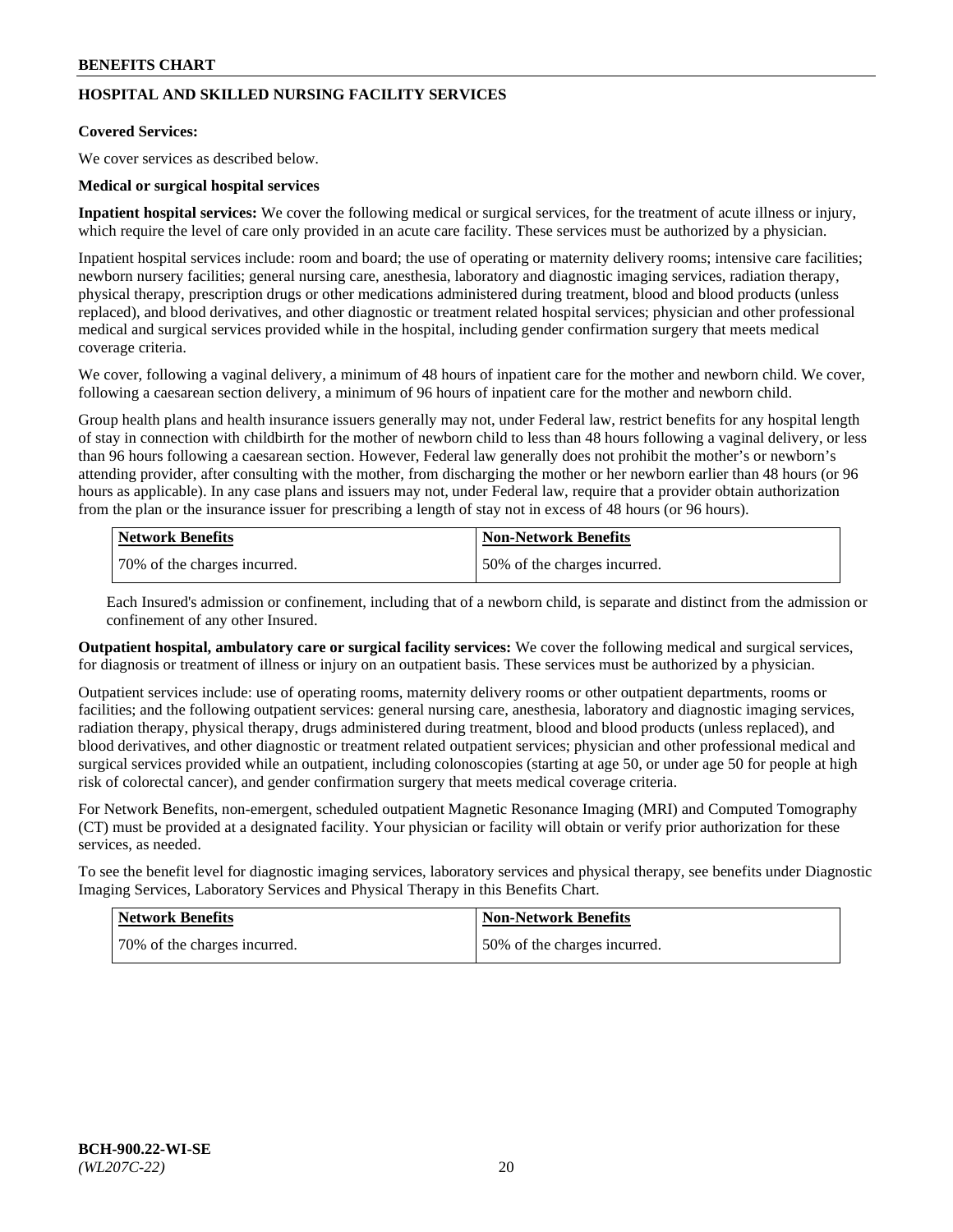### **Skilled nursing facility care:**

We cover room and board, daily skilled nursing and related ancillary services for post-acute treatment and rehabilitative care of illness or injury that meets medical coverage criteria. Rehabilitation services are limited to services where significant measurable progress is expected to occur within a reasonable period of time.

| Network Benefits                             | <b>Non-Network Benefits</b>                  |
|----------------------------------------------|----------------------------------------------|
| 170% of the charges incurred.                | 50% of the charges incurred.                 |
| Limited to a 30-day maximum per confinement. | Limited to a 30-day maximum per confinement. |

Each day of services provided under the Network Benefits and Non-Network Benefits, combined, applies toward the maximum shown above.

### **Not Covered:**

- Services for items for personal convenience, such as television rental, are not covered.
- See "Services Not Covered" in the Certificate.

### **INFERTILITY DIAGNOSIS**

#### **Covered Services:**

We cover the diagnosis of infertility. These services include diagnostic procedures and tests provided in connection with an infertility evaluation, office visits and consultations to diagnose infertility.

| <b>Network Benefits</b>                                    | <b>Non-Network Benefits</b>  |
|------------------------------------------------------------|------------------------------|
| 70% of the charges incurred.<br>Deductible does not apply. | 50% of the charges incurred. |

Coverage is limited to office visits and consultations to diagnose infertility. Treatment is not covered.

### **Not Covered:**

- Infertility/fertility treatment, including, but not limited to, office visits, laboratory services, diagnostic imaging services and fertility drugs; reversal of sterilization; and sperm, ova or embryo acquisition, retrieval or storage; however, we cover office visits and consultations to diagnose infertility.
- Services related to the establishment of surrogate pregnancy and fees for a surrogate. However, pregnancy and maternity services are covered for an Insured under this Benefits Chart, including a surrogate pregnancy.
- See "Services Not Covered" in the Certificate.

## **LABORATORY SERVICES**

#### **Covered Services:**

We cover laboratory tests when ordered by a provider and provided in a clinic or outpatient hospital facility. This includes blood tests to detect lead exposure in children between the ages of 6 months and 72 months.

To see the benefit level for inpatient hospital or skilled nursing facility services, see benefits under "Inpatient Hospital and Skilled Nursing Facility Services" in this Benefits Chart.

#### **Prostate-specific antigen (PSA) testing**

| <b>Network Benefits</b>                                     | <b>Non-Network Benefits</b>  |
|-------------------------------------------------------------|------------------------------|
| 100% of the charges incurred.<br>Deductible does not apply. | 50% of the charges incurred. |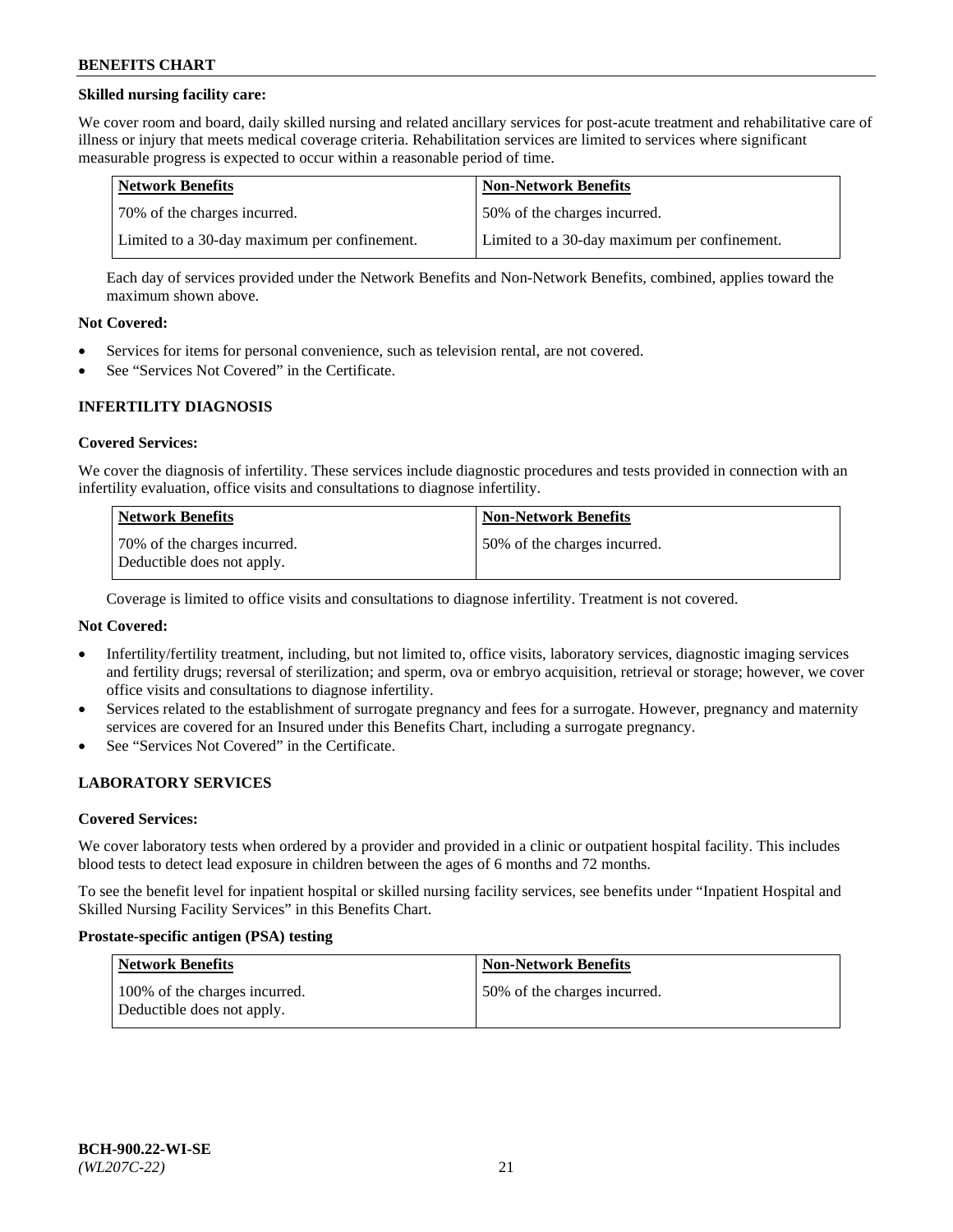### **All other laboratory services**

#### **Services for illness or injury**

| <b>Network Benefits</b>                                     | <b>Non-Network Benefits</b>  |
|-------------------------------------------------------------|------------------------------|
| 100% of the charges incurred.<br>Deductible does not apply. | 50% of the charges incurred. |

## **Preventive services**

Laboratory services associated with preventive services are covered at the benefit level shown in the "Preventive Services" section of this Benefits Chart.

### **Not Covered:**

See "Services Not Covered" in the Certificate.

# **MASTECTOMY RECONSTRUCTION BENEFIT**

### **Covered Services:**

We cover reconstruction of the breast on which the mastectomy has been performed; surgery and reconstruction of the other breast to produce symmetrical appearance, and prostheses and physical complications of all stages of mastectomy, including lymphedemas.

| <b>Network Benefits</b>                               | <b>Non-Network Benefits</b>                           |
|-------------------------------------------------------|-------------------------------------------------------|
| Coverage level is same as corresponding Network       | Coverage level is same as corresponding Non-Network   |
| Benefits, depending on type of service provided, such | Benefits, depending on type of service provided, such |
| as Office Visits for Illness or Injury, Inpatient or  | as Office Visits for Illness or Injury, Inpatient or  |
| <b>Outpatient Hospital Services.</b>                  | Outpatient Hospital Services.                         |

#### **Not Covered:**

See "Services Not Covered" in the Certificate.

### **MEDICATION THERAPY DISEASE MANAGEMENT PROGRAM**

### **Covered Services:**

If you meet our criteria for coverage, you may qualify for our Medication Therapy Disease Management Program.

The program covers consultations with a designated Network pharmacist.

Covered services are based on established medical policies, which are subject to periodic review and modification by the medical directors. These medical policies (medical coverage criteria) are available by calling Member Services, or logging on to your "*my*HealthPartners" account at [healthpartners.com.](http://www.healthpartners.com/)

| Network Benefits                                            | <b>Non-Network Benefits</b> |
|-------------------------------------------------------------|-----------------------------|
| 100% of the charges incurred.<br>Deductible does not apply. | No coverage.                |

### **Not Covered:**

See "Services Not Covered" in the Certificate.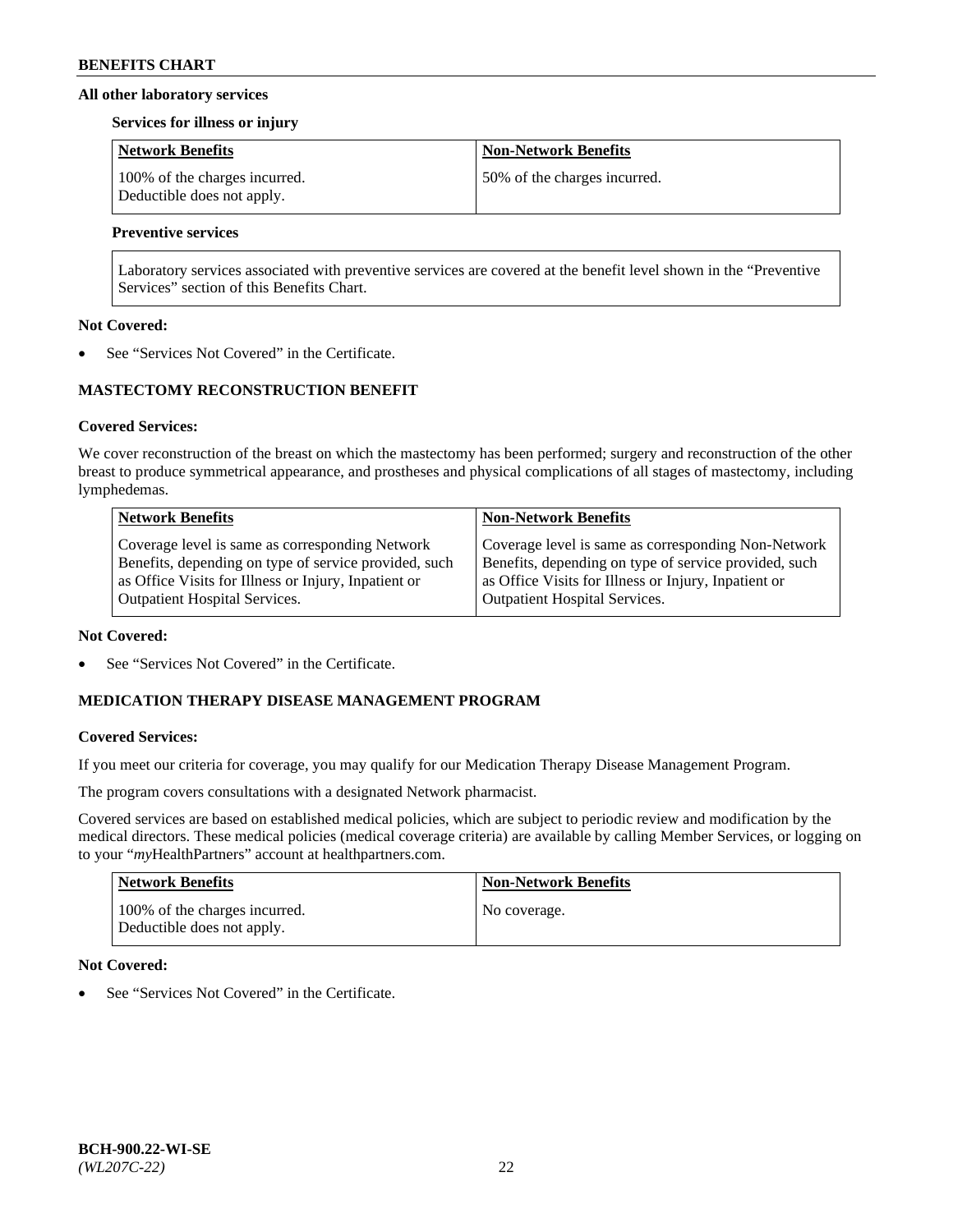# **OFFICE VISITS FOR ILLNESS OR INJURY**

### **Covered Services:**

We cover the following when medically necessary: professional medical and surgical services and related supplies, including biofeedback, of physicians and other health care providers; blood and blood products (unless replaced) and blood derivatives.

We cover diagnosis and treatment of illness or injury to the eyes. Where contact or eye glass lenses are prescribed as medically necessary for the post-operative treatment of cataracts or for the treatment of aphakia, acute or chronic corneal pathology, or keratoconus, we cover the initial evaluation, lenses and fitting. Insureds must pay for lens replacement beyond the initial pair.

Services received via video, E-visit or telephone are covered under the "Telehealth/Telemedicine Services" section.

### **Office visits**

### **Primary Care Providers**

| <b>Network Benefits</b>                                                                                  | <b>Non-Network Benefits</b>  |
|----------------------------------------------------------------------------------------------------------|------------------------------|
| 100% of the charges incurred, subject to a<br>copayment of \$30 per visit.<br>Deductible does not apply. | 50% of the charges incurred. |

### **Specialty Care Providers**

| Network Benefits                                                                                         | <b>Non-Network Benefits</b>  |
|----------------------------------------------------------------------------------------------------------|------------------------------|
| 100% of the charges incurred, subject to a<br>copayment of \$50 per visit.<br>Deductible does not apply. | 50% of the charges incurred. |

### **Convenience clinics**

| <b>Network Benefits</b>                                                                                  | <b>Non-Network Benefits</b>  |
|----------------------------------------------------------------------------------------------------------|------------------------------|
| 100% of the charges incurred, subject to a<br>copayment of \$15 per visit.<br>Deductible does not apply. | 50% of the charges incurred. |

### **Injections administered in a physician's office, other than immunizations**

#### **Allergy injections**

| <b>Network Benefits</b>                                                                                           | <b>Non-Network Benefits</b>  |
|-------------------------------------------------------------------------------------------------------------------|------------------------------|
| 100% of the charges incurred, subject to a<br>copayment of \$2 per date of service.<br>Deductible does not apply. | 50% of the charges incurred. |

#### **All other injections**

| Network Benefits                                                                                                  | <b>Non-Network Benefits</b>  |
|-------------------------------------------------------------------------------------------------------------------|------------------------------|
| 100% of the charges incurred, subject to a<br>copayment of \$2 per date of service.<br>Deductible does not apply. | 50% of the charges incurred. |

- Court ordered treatment, except as described in this Benefits Chart. Any resulting court ordered treatment for mental health services will be subject to the Certificate's requirement for medical necessity.
- See "Services Not Covered" in the Certificate.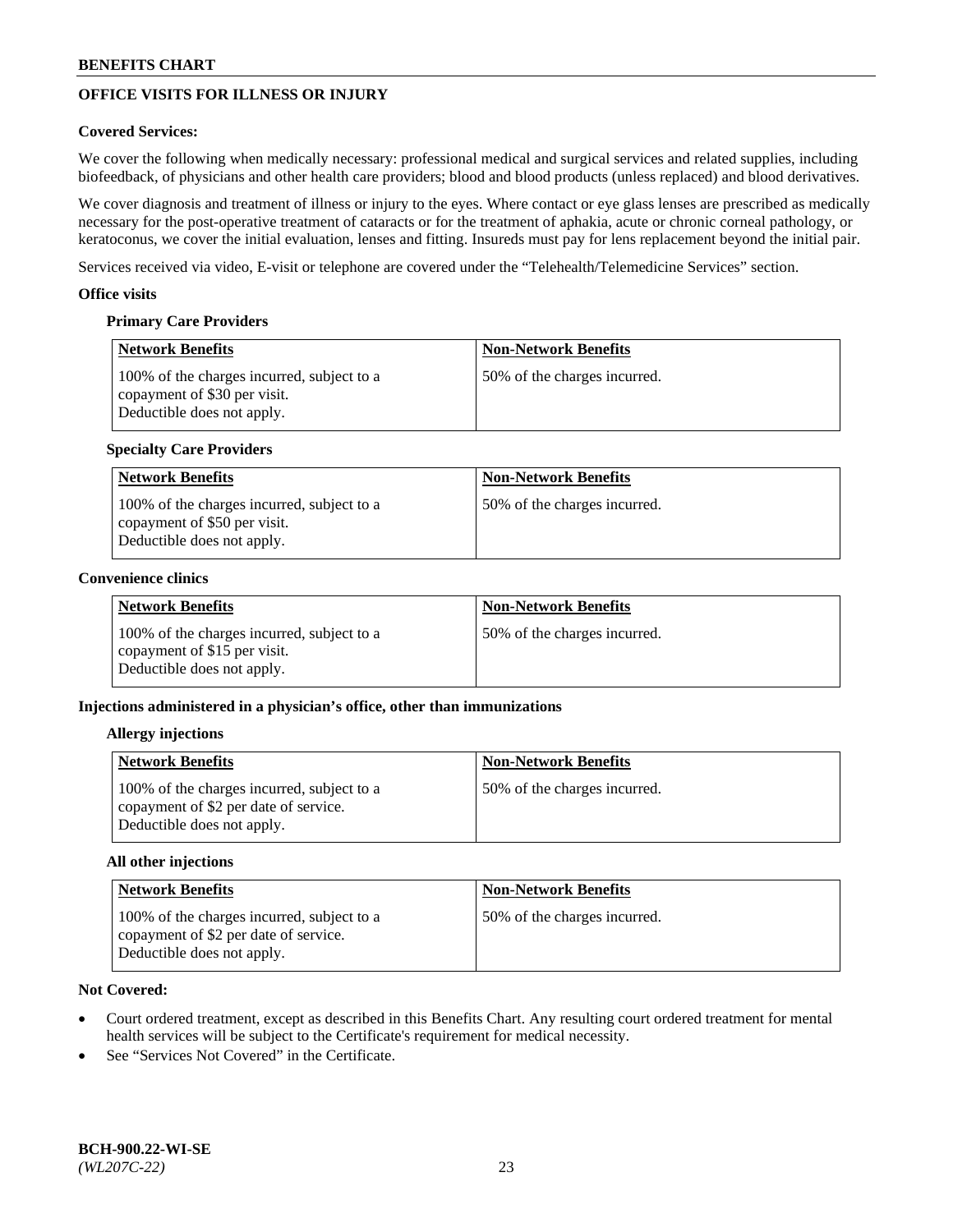# **PEDIATRIC EYEWEAR**

### **Covered Services:**

We cover pediatric eyewear for children.

Routine eye exams are covered under the "Preventive Services" section.

| <b>Network Benefits</b>      | <b>Non-Network Benefits</b> |
|------------------------------|-----------------------------|
| 70% of the charges incurred. | No coverage.                |

# **Limitations:**

- Coverage under this provision will continue until the end of the month in which the child turns age 19.
- Limited to one of the following per calendar year:
	- o one pair of eyeglasses including one set of prescription lenses, frames from our designated eyewear collection and anti-scratch coating; or
	- o one pair of non-disposable contact lenses; or
	- o a one-year supply of disposable contact lenses.
- Contact lens fittings are limited to two per calendar year.

### **Not Covered:**

- Frames that are not included in our designated eyewear collection. However, one pair of lenses will be covered if an Insured chooses frames outside our designated eyewear collection.
- More than one pair of lenses or frames or non-disposable contacts per calendar year, regardless of the reason. This includes replacement of eyeglasses or contact lenses due to loss, breakage, theft, or change in prescription.
- Safety glasses or goggles for sports or vocational reasons.
- Upgrades including, but not limited to, UV protection and no-line multifocal lenses.
- See "Services Not Covered" in the Certificate.

# **PHYSICAL THERAPY, OCCUPATIONAL THERAPY, SPEECH THERAPY AND OTHER SPECIFIED THERAPIES**

### **Covered Services:**

We cover the following physical therapy, occupational therapy and speech therapy services:

- Medically necessary rehabilitative care to correct the effects of illness or injury.
- Habilitative care rendered for congenital, developmental or medical conditions which have significantly limited the successful initiation of normal speech and normal motor development.

Massage therapy which is performed in conjunction with other treatment/modalities by a physical or occupational therapist is part of a prescribed treatment plan and is not billed separately is covered.

We cover services provided in a clinic. To see the benefit level for inpatient hospital or skilled nursing facility services, see benefits under "Inpatient Hospital and Skilled Nursing Facility Services".

#### **Rehabilitative care**

#### **Primary Care Providers**

| <b>Network Benefits</b>                                                                                                                                                                                   | <b>Non-Network Benefits</b>                                                                                                   |
|-----------------------------------------------------------------------------------------------------------------------------------------------------------------------------------------------------------|-------------------------------------------------------------------------------------------------------------------------------|
| 100% of the charges incurred, subject to a<br>copayment of \$30 per visit.<br>Deductible does not apply.<br>Physical, Occupational and Speech Therapy are<br>limited to 20 visits each per calendar year. | 50% of the charges incurred.<br>Physical, Occupational and Speech Therapy are<br>limited to 20 visits each per calendar year. |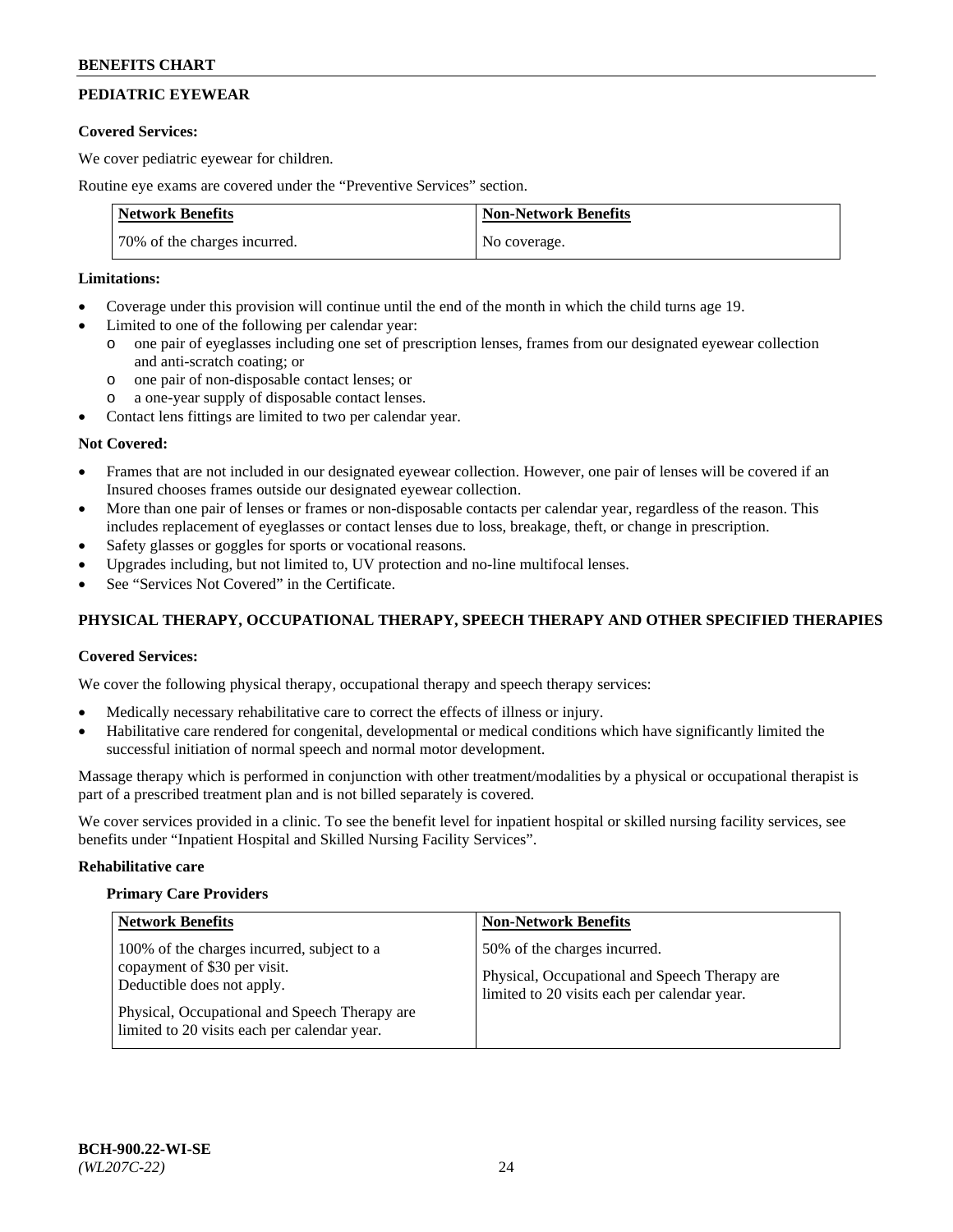### **Specialty Care Providers**

| <b>Network Benefits</b>                                                                                                                                                                                   | <b>Non-Network Benefits</b>                                                                                                   |
|-----------------------------------------------------------------------------------------------------------------------------------------------------------------------------------------------------------|-------------------------------------------------------------------------------------------------------------------------------|
| 100% of the charges incurred, subject to a<br>copayment of \$50 per visit.<br>Deductible does not apply.<br>Physical, Occupational and Speech Therapy are<br>limited to 20 visits each per calendar year. | 50% of the charges incurred.<br>Physical, Occupational and Speech Therapy are<br>limited to 20 visits each per calendar year. |

## **In addition to the services provided above, we cover a minimum of:**

- 20 visits per calendar year for pulmonary rehabilitation.
- 36 visits per calendar year for cardiac rehabilitation.
- 30 visits per calendar year for post-cochlear implant aural therapy.
- 20 visits per calendar year for cognitive rehabilitation.

Visit limits by a Primary Care Provider and/or Specialty Care Provider are combined. The maximum number of visits is combined for Network Benefits and Non-Network Benefits.

#### **Habilitative services**

### **Primary Care Providers**

| <b>Network Benefits</b>                                                                                                                                                                                   | <b>Non-Network Benefits</b>                                                                                                   |
|-----------------------------------------------------------------------------------------------------------------------------------------------------------------------------------------------------------|-------------------------------------------------------------------------------------------------------------------------------|
| 100% of the charges incurred, subject to a<br>copayment of \$30 per visit.<br>Deductible does not apply.<br>Physical, Occupational and Speech Therapy are<br>limited to 20 visits each per calendar year. | 50% of the charges incurred.<br>Physical, Occupational and Speech Therapy are<br>limited to 20 visits each per calendar year. |

#### **Specialty Care Providers**

| <b>Network Benefits</b>                                                                                                                                   | <b>Non-Network Benefits</b>                                                                                                   |
|-----------------------------------------------------------------------------------------------------------------------------------------------------------|-------------------------------------------------------------------------------------------------------------------------------|
| 100% of the charges incurred, subject to a<br>copayment of \$50 per visit.<br>Deductible does not apply.<br>Physical, Occupational and Speech Therapy are | 50% of the charges incurred.<br>Physical, Occupational and Speech Therapy are<br>limited to 20 visits each per calendar year. |
| limited to 20 visits each per calendar year.                                                                                                              |                                                                                                                               |

Visit limits by a Primary Care Provider and/or Specialty Care Provider are combined. The maximum number of visits is combined for Network Benefits and Non-Network Benefits.

- Massage therapy for the purpose of comfort or convenience of the Insured.
- See "Services Not Covered" in the Certificate.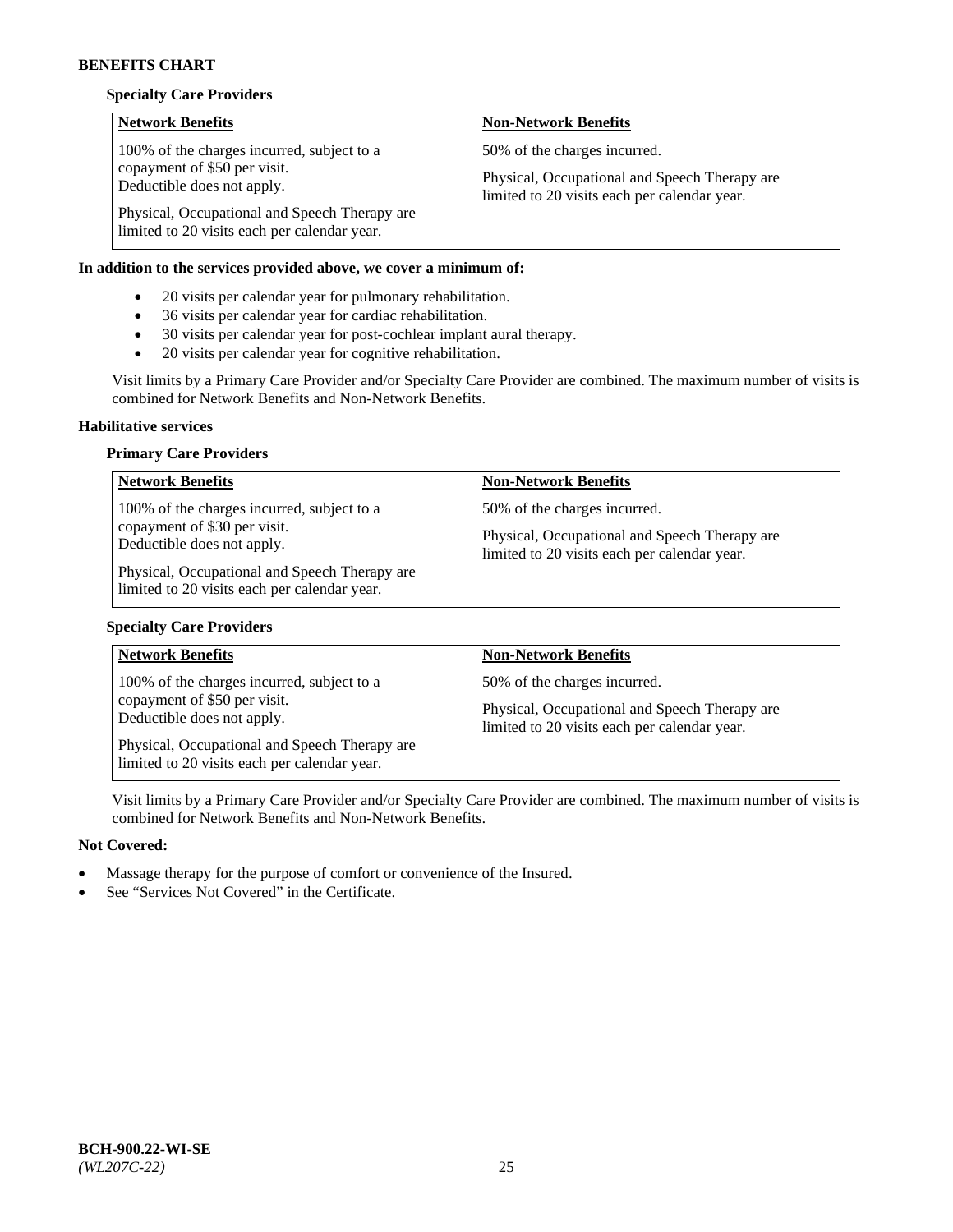# **PRE-DIABETES DISEASE MANAGEMENT PROGRAM**

### **Covered Services:**

If you meet criteria for coverage, you may qualify for the Pre-Diabetes Disease Management Program through Omada Health. The program covers group health coaching which focuses on weight loss, exercise, behavior modification and health education at select locations determined by the plan.

| Network Benefits                                            | <b>Non-Network Benefits</b> |
|-------------------------------------------------------------|-----------------------------|
| 100% of the charges incurred.<br>Deductible does not apply. | Not applicable.             |

### **Not Covered:**

See "Services Not Covered" in the Certificate.

## **PRESCRIPTION DRUG SERVICES**

#### **Covered Services:**

We cover prescription drugs and medications that can be self-administered or are administered in a physician's office.

We will refill a prescription for eye drops covered under this Benefits Chart if the Insured requests a refill and the original prescription specified that additional quantities would be needed, providing the refill request does not exceed the quantities needed, and the following conditions are met:

- If the Insured requests a 30-day refill supply, the request must be made between 22 and 30 days of the later of (a) the original date that the prescription was distributed to the Insured or (b) the date that the most recent refill was distributed to the Insured; or
- If the Insured requests a 90-day refill supply, the request must be made between 67 and 90 days of the later of (a) the original date that the prescription was distributed to the Insured or (b) the date that the most recent refill was distributed to the Insured.

**For Network Benefits, drugs and medications must be obtained at a Network pharmacy.**

**If a copayment is required, you must pay one copayment for each 31-day supply, or portion thereof.**

**Outpatient drugs (except as specified below)**

| <b>Network Benefits</b>                                                                                                                                                                                           | <b>Non-Network Benefits</b>  |
|-------------------------------------------------------------------------------------------------------------------------------------------------------------------------------------------------------------------|------------------------------|
| 100% of the charges incurred, subject to a copayment of<br>\$5 for generic low cost formulary drugs and 100% of<br>the charges incurred, subject to a copayment of \$25 for<br>generic high cost formulary drugs. | 50% of the charges incurred. |
| Brand name formulary drugs are covered at 100% of the<br>charges incurred, subject to a copayment of \$60.                                                                                                        |                              |
| In no event will your cost for a formulary insulin drug<br>exceed \$25.                                                                                                                                           |                              |
| Non-formulary drugs are covered at 100% of the<br>charges incurred, subject to a copayment of \$150.                                                                                                              |                              |
| Deductible does not apply.                                                                                                                                                                                        |                              |

**Oral chemotherapy drugs** are included on the specialty drug list. However, you pay the applicable outpatient drug copayment. As required by Wisconsin law, your maximum copayment will not be more than \$100 per prescription for a 31-day supply.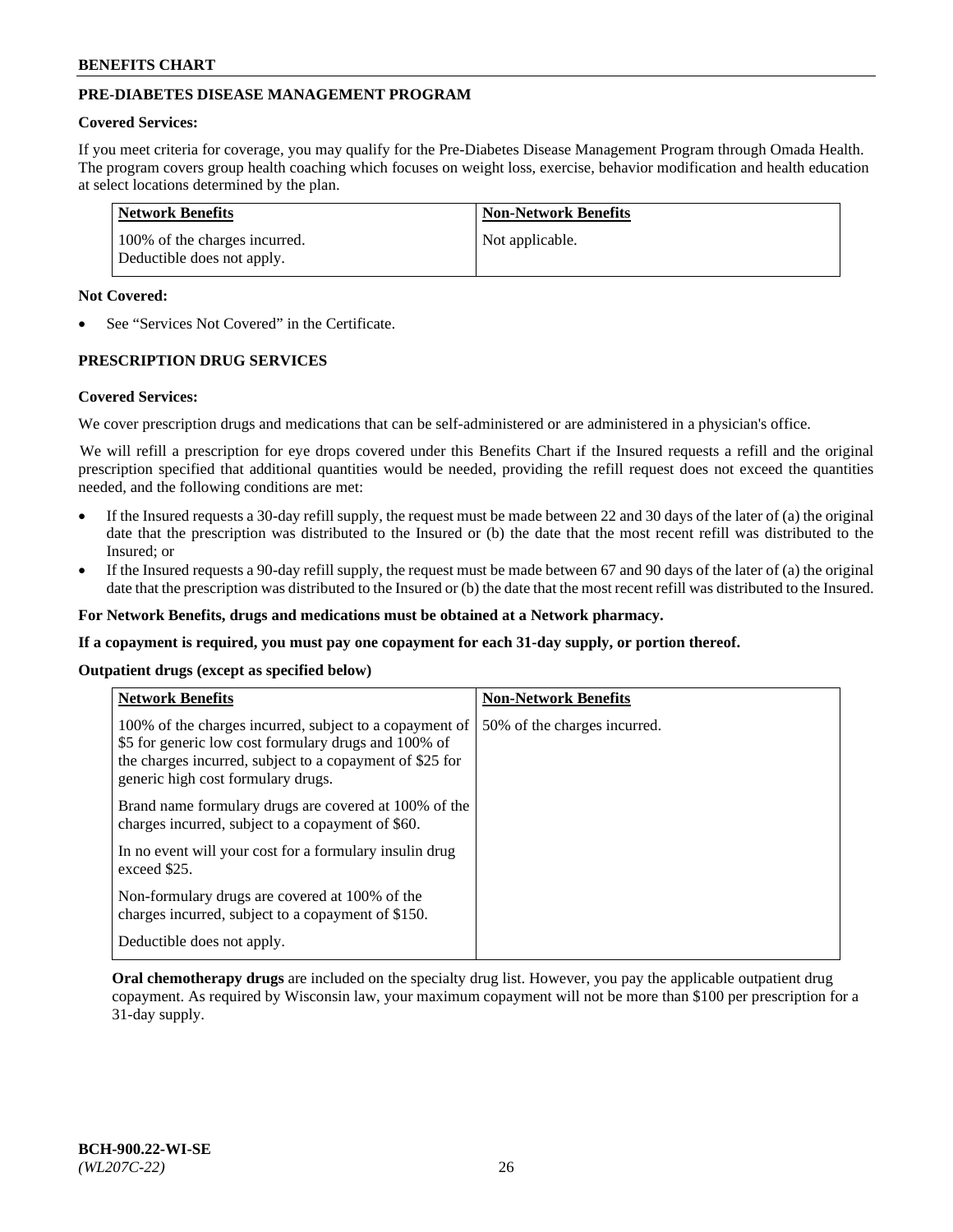# **Mail order drugs**

| <b>Network Benefits</b>                                                                                                                                                         | <b>Non-Network Benefits</b>                                                                                                |
|---------------------------------------------------------------------------------------------------------------------------------------------------------------------------------|----------------------------------------------------------------------------------------------------------------------------|
| For your convenience, you may also get up to a<br>93-day supply of outpatient prescription drugs that<br>can be self-administered through the designated mail<br>order service. | Mail order drugs are only available through the<br>designated mail order service.<br>See Network Mail Order Drugs Benefit. |
| Specialty drugs are not available through the mail<br>order service.                                                                                                            |                                                                                                                            |

# **Specialty drugs which are self-administered**

| <b>Network Benefits</b>                                                                                              | <b>Non-Network Benefits</b> |
|----------------------------------------------------------------------------------------------------------------------|-----------------------------|
| 80% of the charges incurred.<br>Deductible does not apply.                                                           | No coverage.                |
| Specialty drugs are limited to drugs on the<br>specialty drug list and must be obtained from a<br>designated vendor. |                             |

**Oral chemotherapy drugs** are included on the specialty drug list. However, you pay the applicable outpatient drug copayment. As required by Wisconsin law, your maximum copayment will not be more than \$100 per prescription for a 31-day supply.

# **Tobacco cessation drugs. All FDA approved tobacco cessation drugs are covered.**

| <b>Network Benefits</b>                                     | <b>Non-Network Benefits</b>  |
|-------------------------------------------------------------|------------------------------|
| 100% of the charges incurred.<br>Deductible does not apply. | 50% of the charges incurred. |

### **Contraceptive drugs**

| <b>Network Benefits</b>                                                                                                                                         | <b>Non-Network Benefits</b>  |
|-----------------------------------------------------------------------------------------------------------------------------------------------------------------|------------------------------|
| 100% of the charges incurred for formulary drugs.<br>Deductible does not apply.                                                                                 | 50% of the charges incurred. |
| If a physician requests that a non-formulary<br>contraceptive drug be dispensed as written, the drug<br>will be covered at 100%, not subject to the deductible. |                              |

**ACA preventive medications.** We cover preventive medications currently recommended by USPSTF with an A or B rating if they are prescribed by your medical provider and they are listed on our Commercial ACA Preventive Drug List. Preventive medications are subject to periodic review and modification. Changes would be effective in accordance with the federal rules and reflected in our current medical coverage criteria for preventive care services.

| <b>Network Benefits</b>                                     | <b>Non-Network Benefits</b>  |
|-------------------------------------------------------------|------------------------------|
| 100% of the charges incurred.<br>Deductible does not apply. | 50% of the charges incurred. |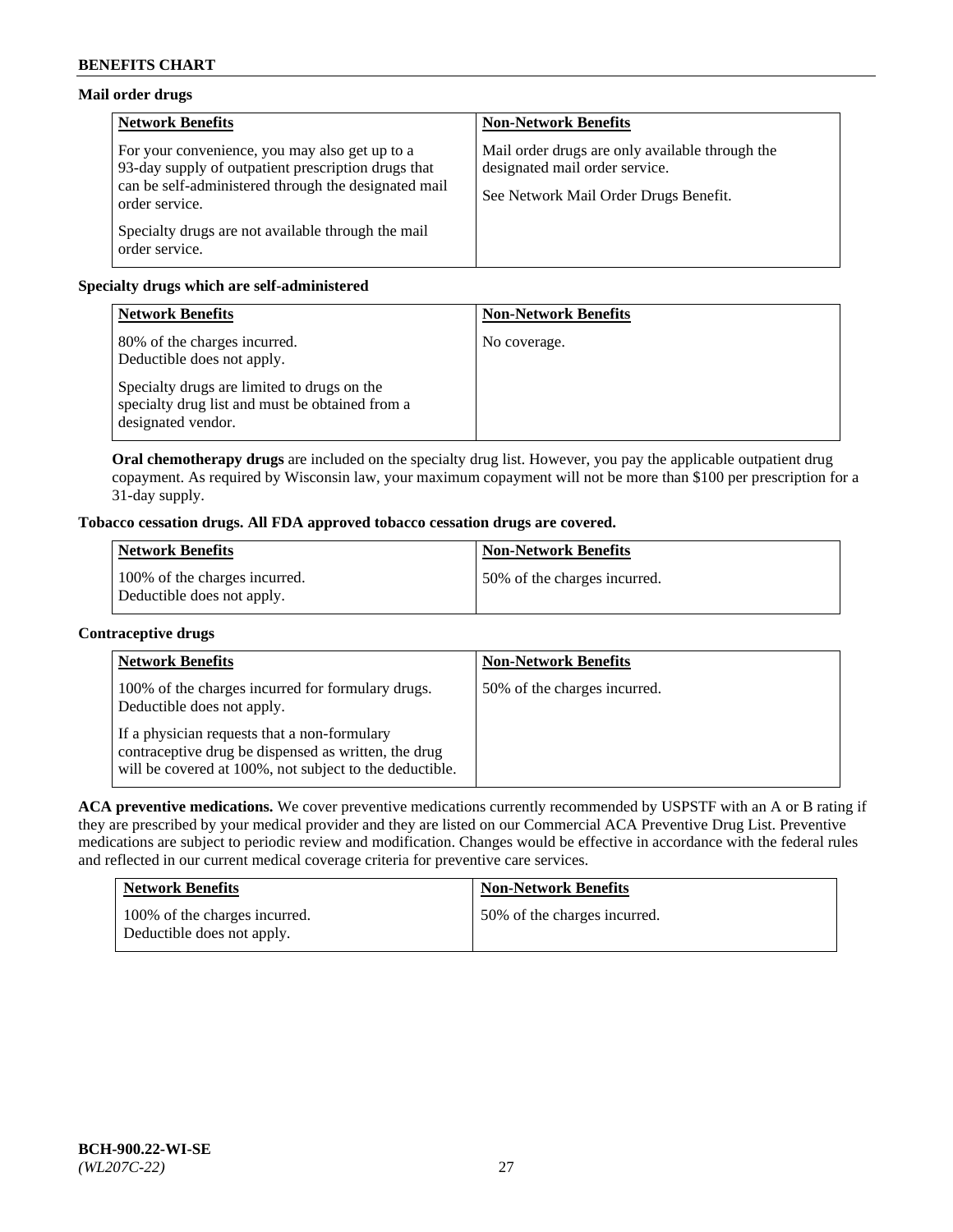### **Limitations:**

- Certain drugs may require prior authorization as indicated on the formulary. HealthPartners may require prior authorization for the drug and also the site where the drug will be provided. Certain drugs are subject to our utilization review process and quantity limits.
- Certain non-formulary drugs require prior authorization. In addition, certain drugs may be subject to any quantity limits applied as part of our trial program. The trial drug program applies to new prescriptions for certain drugs which have high toxicity, low tolerance, high costs and/or high potential for waste. Trial drugs are indicated on the formulary and/or the specialty drug list. Your first fill of a trial drug may be limited to less than a month supply. If the drug is well tolerated and effective, you will receive the remainder of your first month supply.
- If an Insured requests a brand name drug when there is a generic equivalent, the brand name drug will be covered up to the charge that would apply to the generic drug, minus any required copayment. If a physician requests that a brand name drug be dispensed as written, the drug will be paid at the non-formulary benefit.
- We may require insureds to try over-the-counter (OTC) drug alternatives before approving more costly formulary prescription drugs.
- Unless otherwise specified in the "Prescription Drug Services" section, you may receive up to a 31-day supply per prescription.
- A 93-day supply will be covered and dispensed only at pharmacies that participate in our extended day supply program.
- New prescriptions to treat certain chronic conditions are limited to a 31-day supply.
- No more than a 31-day supply of specialty drugs will be covered and dispensed at a time, unless it is a manufacturer supplied drug that cannot be split that supplies the insured with more than a 31-day supply.

**Not Covered:**Replacement of prescription drugs, medications, equipment and supplies due to loss, damage or theft.

- Nonprescription (over-the-counter) drugs or medications, including, but not limited to, vitamins, supplements, homeopathic remedies, and non-FDA approved drugs, unless listed on the formulary and prescribed by a physician or legally authorized health care provider under applicable state and federal law. This exclusion does not include over-thecounter contraceptives for women as allowed under the Affordable Care Act when the Insured obtains a prescription for the item. In addition, if the Insured obtains a prescription, this exclusion does not include aspirin to prevent cardiovascular disease for men and women of certain ages; folic acid supplements for women who may become pregnant; fluoride chemoprevention supplements for children without fluoride in their water source; and iron supplements for children ages 6-12 months who are at risk for anemia.
- All drugs for the treatment of sexual dysfunction.
- All drugs for the treatment of growth deficiency.
- Fertility drugs.
- Medical cannabis.
- Drugs on the Excluded Drug List. The Excluded Drug List includes select drugs within a therapy class that are not eligible for coverage. This includes drugs that may be excluded for certain indications. The Excluded Drug List is available at [healthpartners.com.](http://www.healthpartners.com/)
- Drugs that are newly approved by the FDA until they are reviewed and approved by HealthPartners Pharmacy and Therapeutics Committee.
- Medical devices approved by the FDA will not be covered under the "Prescription Drug Services" section unless they are on our formulary. Covered medical devices are generally submitted and reimbursed under your medical benefits.
- See "Services Not Covered" in the Certificate.

# **PREVENTIVE SERVICES**

### **Applicable Definitions:**

**Routine Preventive Services** are routine health care services that include screenings, check-ups and counseling to prevent illness, disease or other health problems before symptoms occur.

**Diagnostic Services** are services to help a provider understand your symptoms, diagnose illness and decide what treatment may be needed. They may be the same services that are listed as preventive services, but they are being used as diagnostic services. Your provider will determine if these services are preventive or diagnostic. These services are not preventive if received as part of a visit to diagnose, manage or maintain an acute or chronic medical condition, illness or injury. When that occurs, unless otherwise indicated below, standard deductibles, copayments or coinsurance apply.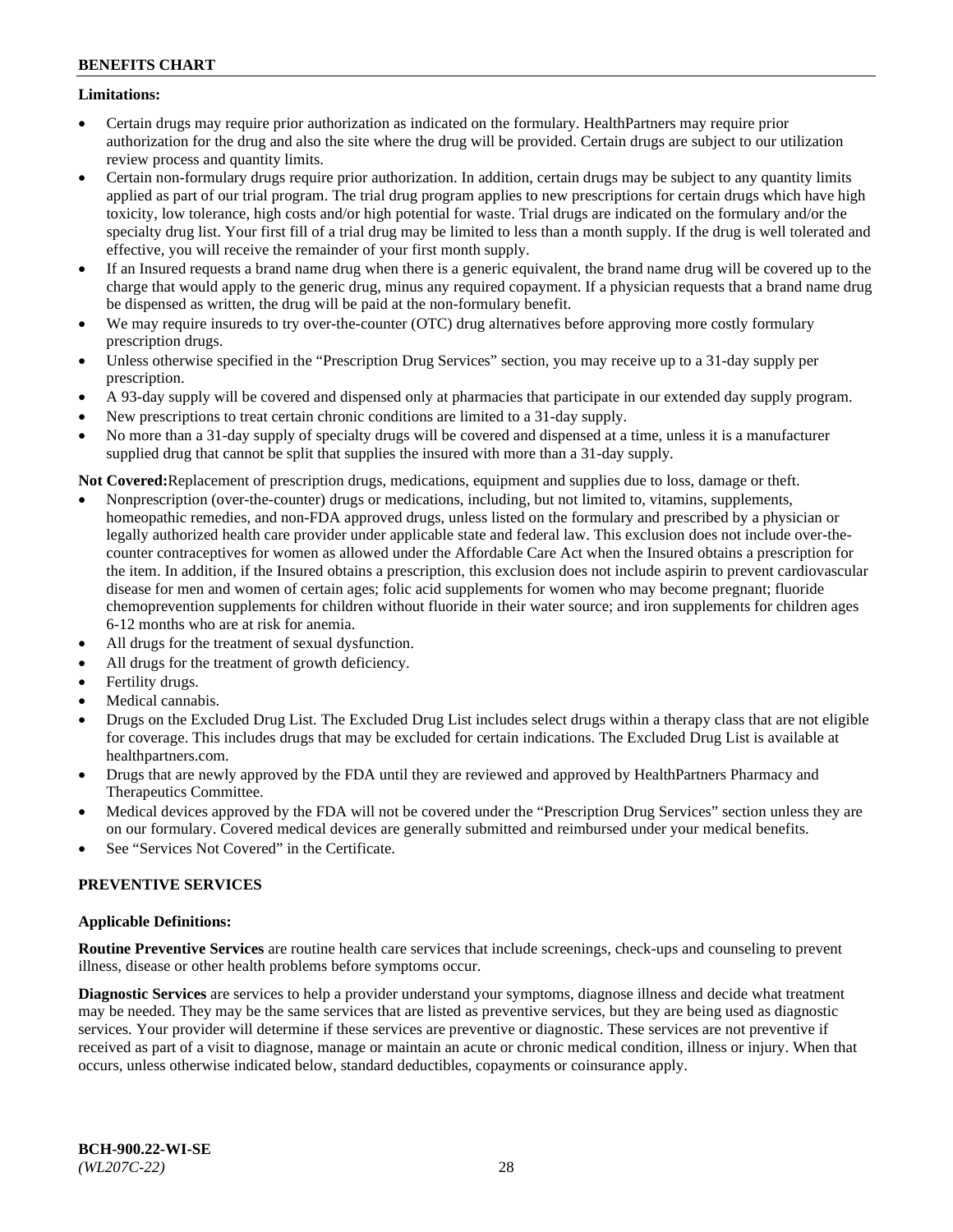## **Covered Services:**

We cover preventive services that meet any of the requirements under the Affordable Care Act (ACA) shown in the bulleted items below. These preventive services are covered at 100% under the Network Benefits with no deductible, copayments or coinsurance. (If a preventive service is not required by the ACA and it is covered at a lower benefit level, it will be specified below.) Preventive benefits mandated under the ACA are subject to periodic review and modification. Changes would be effective in accordance with the federal rules. Preventive services mandated by the ACA include:

- Evidence-based items or services that have in effect a rating of A or B in the current recommendations of the United States Preventive Services Task Force with respect to the individual;
- Immunizations for routine use in children, adolescents, and adults that have in effect a recommendation from the Advisory Committee on Immunization Practices of the Centers for Disease Control and Prevention with respect to the individual;
- With respect to infants, children, and adolescents, evidence-informed preventive care and screenings provided for in comprehensive guidelines supported by the Health Resources and Services Administration; and
- With respect to women, preventive care and screenings provided for in comprehensive guidelines supported by the Health Resources and Services Administration.

Covered services are based on established medical policies, which are subject to periodic review and modification by the medical or dental directors. These medical policies (medical coverage criteria) are available by calling Member Services, or logging on to your "*my*HealthPartners" account at [healthpartners.com.](https://www.healthpartners.com/hp/index.html)

### **ACA and state mandated preventive services are covered as follows:**

**Routine health exams and periodic health assessments.** A physician or health care provider will counsel you as to how often health assessments are needed based on age, sex and health status. This includes screening and counseling for tobacco cessation and all FDA approved tobacco cessation medications including over-the-counter drugs (as shown in the Prescription Drug Services section).

| Network Benefits                                            | <b>Non-Network Benefits</b>  |
|-------------------------------------------------------------|------------------------------|
| 100% of the charges incurred.<br>Deductible does not apply. | 50% of the charges incurred. |

**Child health supervision services.** This includes pediatric preventive services such as newborn screenings, appropriate immunizations, developmental assessments and laboratory services appropriate to the age of the child from birth to 72 months and appropriate immunizations to age 18.

| <b>Network Benefits</b>                                     | <b>Non-Network Benefits</b>  |
|-------------------------------------------------------------|------------------------------|
| 100% of the charges incurred.<br>Deductible does not apply. | 50% of the charges incurred. |

#### **Routine prenatal care and exams**

| <b>Network Benefits</b>                                     | <b>Non-Network Benefits</b>   |
|-------------------------------------------------------------|-------------------------------|
| 100% of the charges incurred.<br>Deductible does not apply. | 150% of the charges incurred. |

**Routine postnatal care.** This includes health exams, assessments, education and counseling relating to the period immediately after childbirth.

| Network Benefits                                            | <b>Non-Network Benefits</b>  |
|-------------------------------------------------------------|------------------------------|
| 100% of the charges incurred.<br>Deductible does not apply. | 50% of the charges incurred. |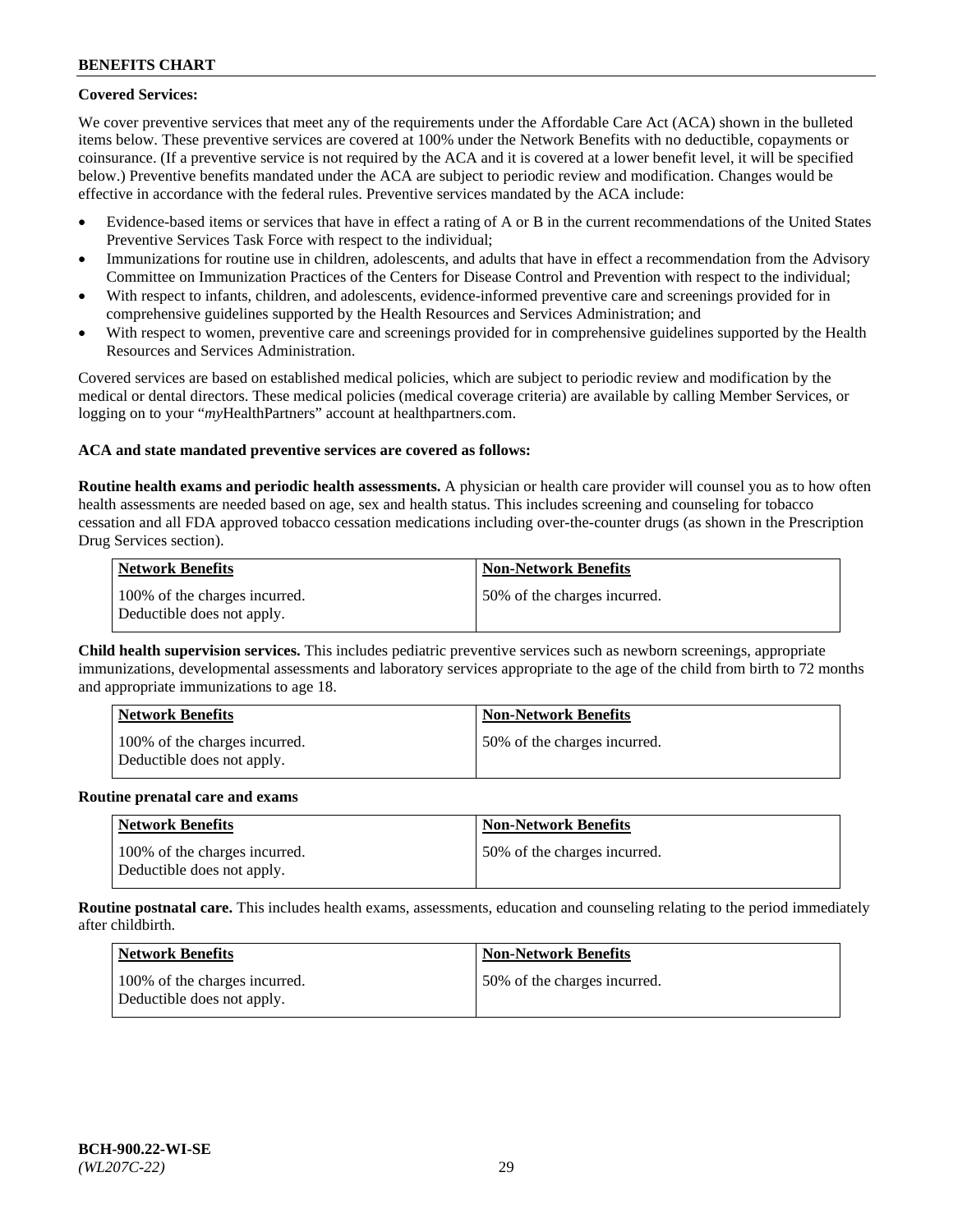**Routine screening procedures for cancer.** This includes colorectal screening and other cancer screenings recommended by the USPSTF with an A or B rating. Women's preventive health services below describe additional routine screening procedures for cancer.

| <b>Network Benefits</b>                                     | <b>Non-Network Benefits</b>   |
|-------------------------------------------------------------|-------------------------------|
| 100% of the charges incurred.<br>Deductible does not apply. | 150% of the charges incurred. |

**Professional voluntary family planning services.** This includes services to prevent or delay a pregnancy, including counseling and education. Services must be provided by a licensed provider.

| <b>Network Benefits</b>                                     | <b>Non-Network Benefits</b>   |
|-------------------------------------------------------------|-------------------------------|
| 100% of the charges incurred.<br>Deductible does not apply. | 150% of the charges incurred. |

#### **Adult immunizations**

| Network Benefits                                            | <b>Non-Network Benefits</b>   |
|-------------------------------------------------------------|-------------------------------|
| 100% of the charges incurred.<br>Deductible does not apply. | 150% of the charges incurred. |

**Women's preventive health services.** This includes mammograms, screenings for cervical cancer (pap smears), breast pumps, human papillomavirus (HPV) testing, counseling for sexually transmitted infections, counseling and screening for human immunodeficiency virus (HIV), and all FDA approved contraceptive methods as prescribed by a doctor, sterilization procedures, education and counseling (see the Prescription Drug Services section for coverage of oral contraceptive drugs). We also provide genetic screening for BRCA if someone in your family has the gene or you have a diagnosis of cancer.

The U.S. Preventive Services Task Force (USPSTF) recommends screening mammography, with or without clinical breast examination (CBE), every 1-2 years for women aged 40 and older. For women age 50 and older, we cover an annual mammogram.

| <b>Network Benefits</b>                                     | <b>Non-Network Benefits</b>  |
|-------------------------------------------------------------|------------------------------|
| 100% of the charges incurred.<br>Deductible does not apply. | 50% of the charges incurred. |

**Obesity screening and management.** We cover obesity screening and counseling for all ages during a routine preventive care exam. If you are age 18 or older and have a body mass index of 30 or more, we also cover intensive obesity management to help you lose weight. Your primary care doctor can coordinate these services.

| Network Benefits                                            | <b>Non-Network Benefits</b>  |
|-------------------------------------------------------------|------------------------------|
| 100% of the charges incurred.<br>Deductible does not apply. | 50% of the charges incurred. |

**In addition to any ACA or state mandated preventive services referenced above, we cover the following eligible services:**

#### **Routine eye and hearing exams**

| <b>Network Benefits</b>                                     | <b>Non-Network Benefits</b>  |
|-------------------------------------------------------------|------------------------------|
| 100% of the charges incurred.<br>Deductible does not apply. | 50% of the charges incurred. |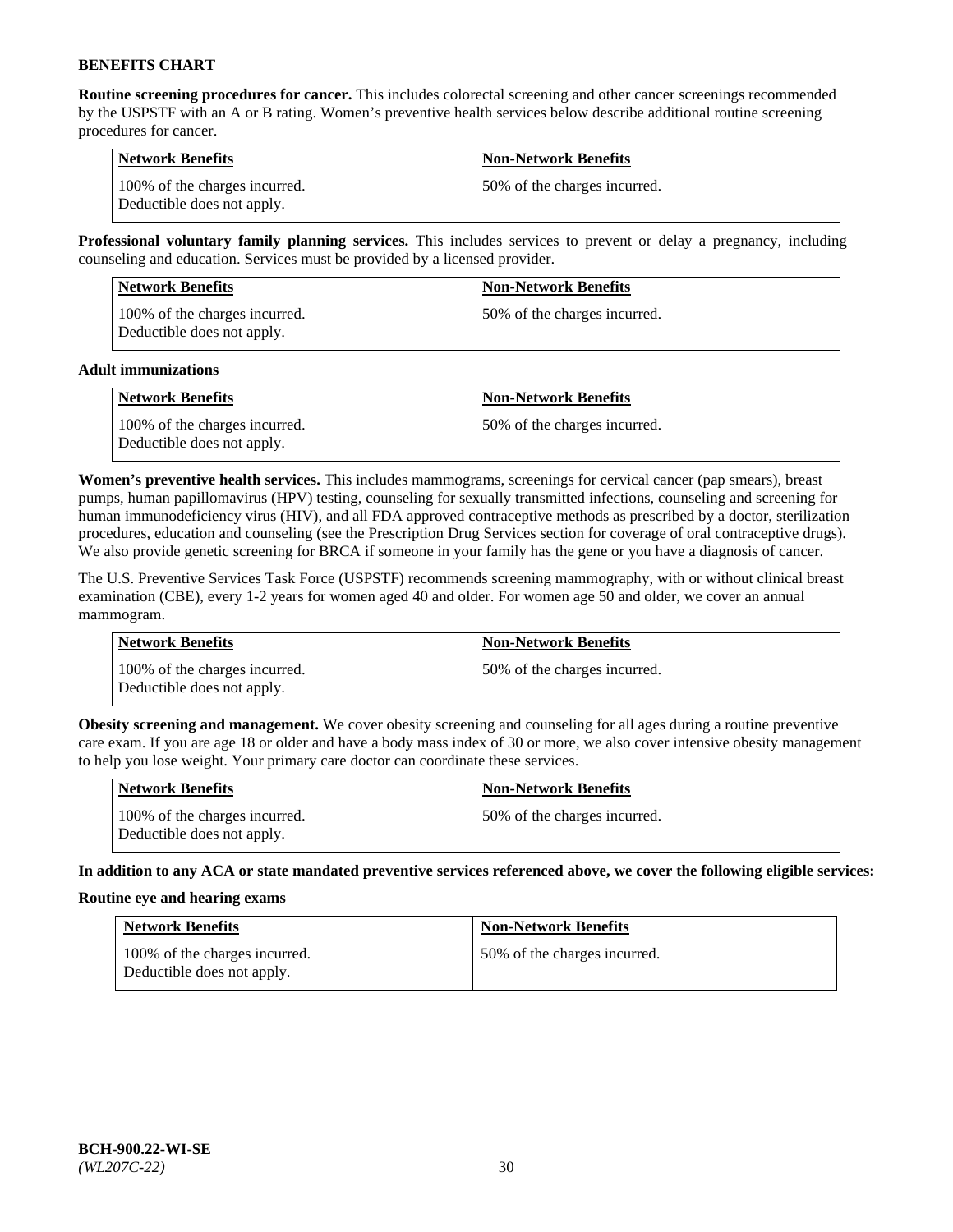**Ovarian cancer surveillance test for women who are at risk.** "At risk for ovarian cancer" means (1) having a family history that includes any of the following: one or more first-degree or second-degree relatives with ovarian cancer, clusters of female relatives with breast cancer or nonpolyposis colorectal cancer; or (2) testing positive for BRCA1 or BRCA2 mutations. "Surveillance test for ovarian cancer" means annual screening using CA-125 serum tumor marker testing, transvaginal ultrasound, pelvic examination or other proven ovarian screening tests currently being evaluated by the federal Food and Drug Administration or by the National Cancer Institute.

| <b>Network Benefits</b>                               | <b>Non-Network Benefits</b>                           |
|-------------------------------------------------------|-------------------------------------------------------|
| Coverage level is same as corresponding Network       | Coverage level is same as corresponding Non-Network   |
| Benefits, depending on type of service provided, such | Benefits, depending on type of service provided, such |
| as Diagnostic Imaging Services, Laboratory Services   | as Diagnostic Imaging Services, Laboratory Services   |
| or Office Visits for Illness or Injury, or Preventive | or Office Visits for Illness or Injury, or Preventive |
| Services.                                             | Services.                                             |

**Limitations:**Services are not preventive if received as part of a visit to diagnose, manage or maintain an acute or chronic medical condition, illness or injury. When that occurs, unless otherwise indicated above, standard deductibles, copayments or coinsurance apply.

### **Not Covered:**

See "Services Not Covered" in the Certificate.

### **TELEHEALTH/TELEMEDICINE SERVICES**

#### **Definitions:**

**Telehealth, Telemedicine, or Virtual Care.** This is a means of communication between a health care professional and a patient. This includes the use of secure electronic information, imaging, and communication technologies, including:

- interactive audio or audio-video
- interactive audio with store-and-forward technology
- chat-based and email-based systems
- physician-to-physician consultation
- patient education
- data transmission
- data interpretation
- digital diagnostics (algorithm-enabled diagnostic support)
- digital therapeutics (the use of personal health devices and sensors, either alone or in combination with conventional drug therapies, for disease prevention and management)

Services can be delivered:

Synchronously: the patient and health care professional are engaging with one another at the same time; or Asynchronously: the patient and health care professional engage with each other at different points in time.

**Telephone Visits.** Live, synchronous, interactive encounters over the telephone between a patient and a healthcare provider.

**E-visit or chat-based visits.** Asynchronous online or mobile app encounters to discuss a patient's personal health information, vital signs, and other physiologic data or diagnostic images. The healthcare provider reviews and delivers a consultation, diagnosis, prescription or treatment plan after reviewing the patient's visit information.

**Virtuwell<sup>®</sup>.** This is an online service for you to receive a diagnosis and treatment for certain conditions, such as a cold, flu, ear pain and sinus infections. You may access the Virtuwell website at [virtuwell.com.](https://www.virtuwell.com/)

**Video Visits.** Live, synchronous, interactive encounters using secure web-based video between a patient and a healthcare provider.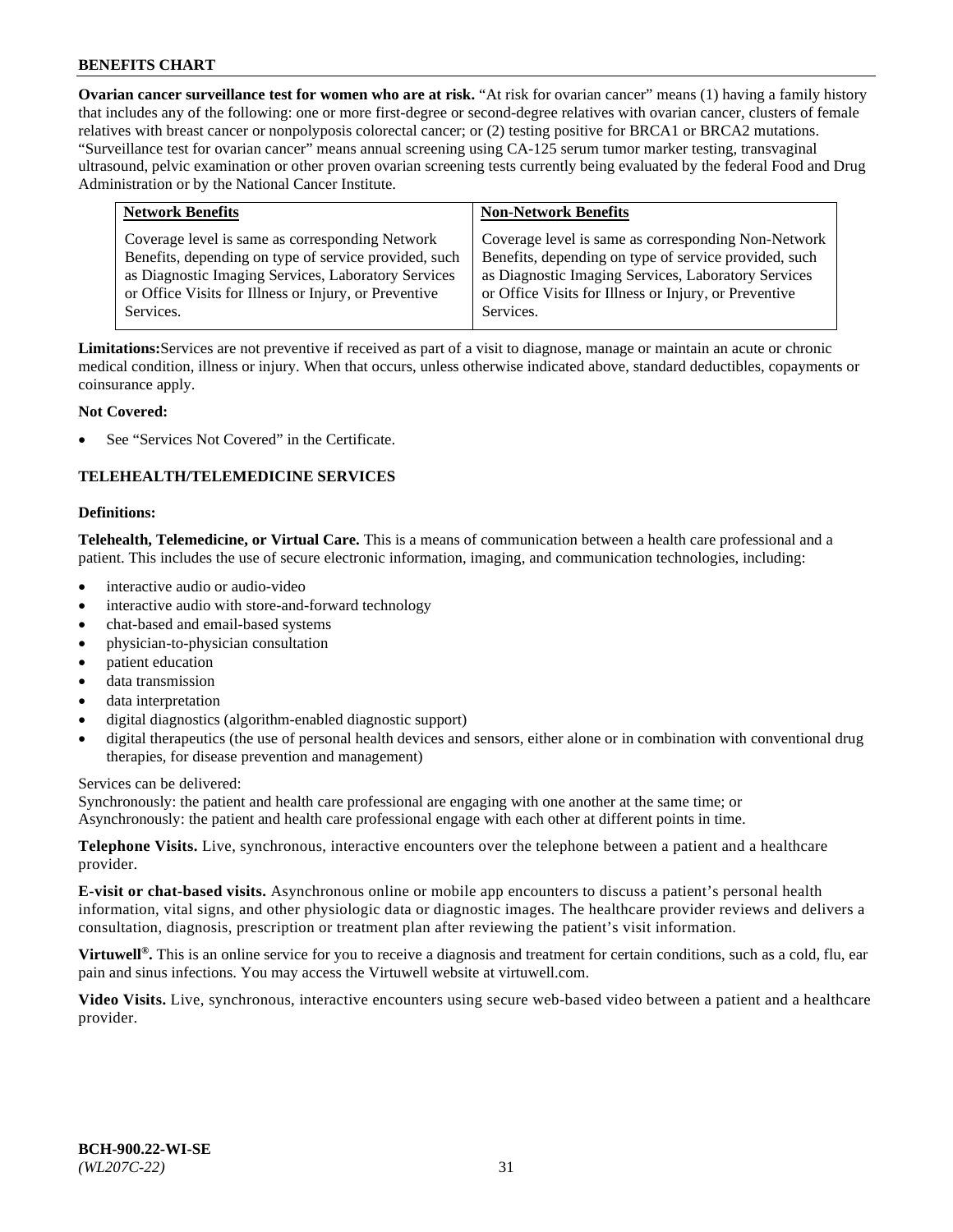## **Covered Services:**

The Plan covers the following methods of receiving care for services that would be eligible under the Plan if the service were provided in person.

### **Scheduled telephone visits**

| <b>Network Benefits</b>                                                                                  | <b>Non-Network Benefits</b>  |
|----------------------------------------------------------------------------------------------------------|------------------------------|
| 100% of the charges incurred, subject to a<br>copayment of \$15 per visit.<br>Deductible does not apply. | 50% of the charges incurred. |

### **E-visits**

### **Access to online care through Virtuwell at [virtuwell.com](https://www.virtuwell.com/)**

| Network Benefits                                            | <b>Non-Network Benefits</b> |
|-------------------------------------------------------------|-----------------------------|
| 100% of the charges incurred.<br>Deductible does not apply. | Not applicable.             |

### **All other E-visits**

| <b>Network Benefits</b>                                                                                  | <b>Non-Network Benefits</b>  |
|----------------------------------------------------------------------------------------------------------|------------------------------|
| 100% of the charges incurred, subject to a<br>copayment of \$15 per visit.<br>Deductible does not apply. | 50% of the charges incurred. |

#### **Video visits**

| <b>Network Benefits</b>                                      | <b>Non-Network Benefits</b>                            |
|--------------------------------------------------------------|--------------------------------------------------------|
| Coverage level is same as corresponding Network              | Coverage level is same as corresponding Non-           |
| Benefits, depending on type of service provided, such as     | Network Benefits, depending on type of service         |
| Office Visits for Illness or Injury, Inpatient or Outpatient | provided, such as Office Visits for Illness or Injury, |
| <b>Hospital Services.</b>                                    | Inpatient or Outpatient Hospital Services.             |

#### **Not Covered:**

See "Services Not Covered" in the Certificate.

### **TRANSPLANT SERVICES**

#### **Applicable Definitions:**

**Autologous.** This is when the source of cells is from the individual's own marrow or stem cells.

**Allogeneic.** This is when the source of cells is from a related or unrelated donor's marrow or stem cells.

**Allogeneic Bone Marrow Transplant.** This is when the bone marrow is harvested from the related or unrelated donor and stored. The patient undergoes treatment which includes tumor ablation with high-dose chemotherapy and/or radiation. The bone marrow is reinfused (transplanted).

**Autologous Bone Marrow Transplant.** This is when the bone marrow is harvested from the individual and stored. The patient undergoes treatment which includes tumor ablation with high-dose chemotherapy and/or radiation. The bone marrow is reinfused (transplanted).

**Autologous/Allogeneic Stem Cell Support.** This is a treatment process that includes stem cell harvest from either bone marrow or peripheral blood, tumor ablation with high-dose chemotherapy and/or radiation, stem cell reinfusion, and related care. Autologous/allogeneic bone marrow transplantation and high dose chemotherapy with peripheral stem cell rescue/support are considered to be autologous/allogeneic stem cell support.

**Designated Transplant Center.** This is any health care provider, group or association of health care providers designated by us to provide services, supplies or drugs for specified transplants for our Insureds.

**BCH-900.22-WI-SE**  *(WL207C-22)* 32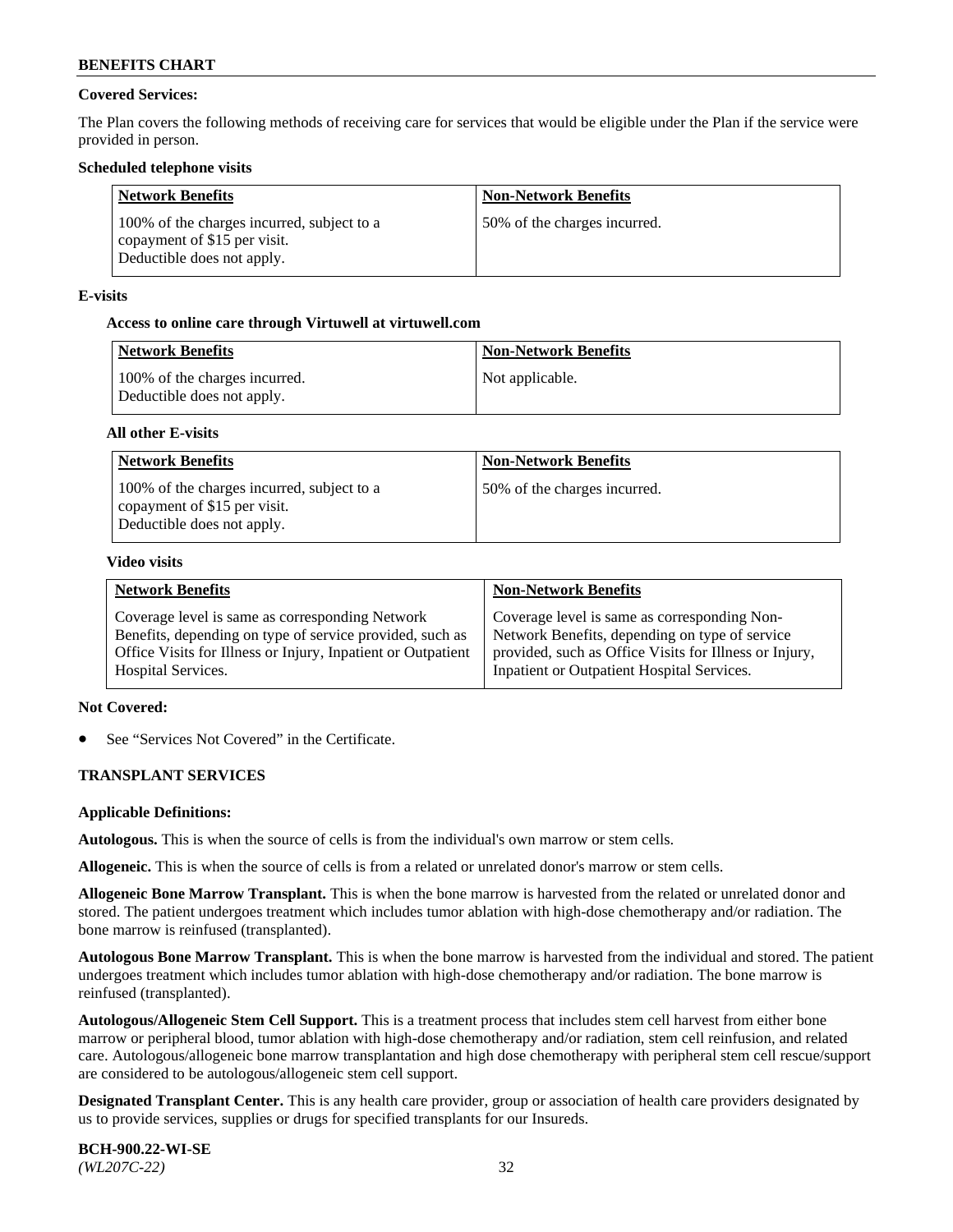**Transplant Services.** This is transplantation (including retransplants) of the human organs or tissue listed below, including all related post-surgical treatment, follow-up care and drugs and multiple transplants for a related cause. Transplant services do not include other organ or tissue transplants or surgical implantation of mechanical devices functioning as a human organ, except surgical implantation of an FDA approved Ventricular Assist Device (VAD) or total artificial heart, functioning as a temporary bridge to heart transplantation.

Prior authorization is required prior to consultation to support coordination of care and benefits.

### **Covered Services:**

We cover eligible transplant services (as defined above) while you are covered under the Certificate. Transplants that will be considered for coverage are limited to the following:

- Kidney transplants for end-stage disease.
- Cornea transplants for end-stage disease.
- Heart transplants for end-stage disease.
- Lung transplants or heart/lung transplants for: (1) primary pulmonary hypertension; (2) Eisenmenger's syndrome; (3) endstage pulmonary fibrosis; (4) alpha 1 antitrypsin disease; (5) cystic fibrosis; and (6) emphysema.
- Liver transplants for: (1) biliary atresia in children; (2) primary biliary cirrhosis; (3) post-acute viral infection (including hepatitis A, hepatitis B antigen e negative and hepatitis C) causing acute atrophy or post-necrotic cirrhosis; (4) primary sclerosing cholangitis; (5) alcoholic cirrhosis; and (6) hepatocellular carcinoma.
- Allogeneic bone marrow transplants or peripheral stem cell support associated with high dose chemotherapy for: (1) acute myelogenous leukemia; (2) acute lymphocytic leukemia; (3) chronic myelogenous leukemia; (4) severe combined immunodeficiency disease; (5) Wiskott-Aldrich syndrome; (6) aplastic anemia; (7) sickle cell anemia; (8) non-relapsed or relapsed non-Hodgkin's lymphoma; (9) multiple myeloma; and (10) testicular cancer.
- Autologous bone marrow transplants or peripheral stem cell support associated with high-dose chemotherapy for: (1) acute leukemias; (2) non-Hodgkin's lymphoma; (3) Hodgkin's disease; (4) Burkitt's lymphoma; (5) neuroblastoma; (6) multiple myeloma; (7) chronic myelogenous leukemia; and (8) non-relapsed non-Hodgkin's lymphoma.
- Pancreas transplants for simultaneous pancreas-kidney transplants for diabetes, pancreas after kidney, living related segmental simultaneous pancreas kidney transplantation and pancreas transplant alone.

To receive Network Benefits, charges for transplant services must be incurred at a Designated Transplant Center.

The transplant-related treatment provided, including expenses incurred for directly related donor services, shall be subject to and in accordance with the provisions, limitations, maximums and other terms of the Certificate.

Medical and hospital expenses of the donor are covered only when the recipient is an Insured and the transplant and directly related donor expenses have been prior authorized for coverage. Treatment of medical complications that may occur to the donor are not covered. Donors are not considered Insureds, and are therefore not eligible for the rights afforded to Insureds under the Certificate.

The list of eligible transplant services and coverage determinations are based on established medical policies, which are subject to periodic review and modification by the medical director.

| <b>Network Benefits</b>                          | <b>Non-Network Benefits</b>                          |
|--------------------------------------------------|------------------------------------------------------|
| See Network Inpatient Hospital Services Benefit. | See Non-Network Inpatient Hospital Services Benefit. |

**Kidney disease treatment.** We cover services for kidney disease treatment, including dialysis, transplantation and donor related services. Donor related expenses are covered as described above.

| <b>Network Benefits</b>                               | <b>Non-Network Benefits</b>                           |
|-------------------------------------------------------|-------------------------------------------------------|
| Coverage level is same as corresponding Network       | Coverage level is same as corresponding Non-Network   |
| Benefits, depending on type of service provided, such | Benefits, depending on type of service provided, such |
| as Office Visits for Illness or Injury, Inpatient or  | as Office Visits for Illness or Injury, Inpatient or  |
| <b>Outpatient Hospital Services.</b>                  | <b>Outpatient Hospital Services.</b>                  |